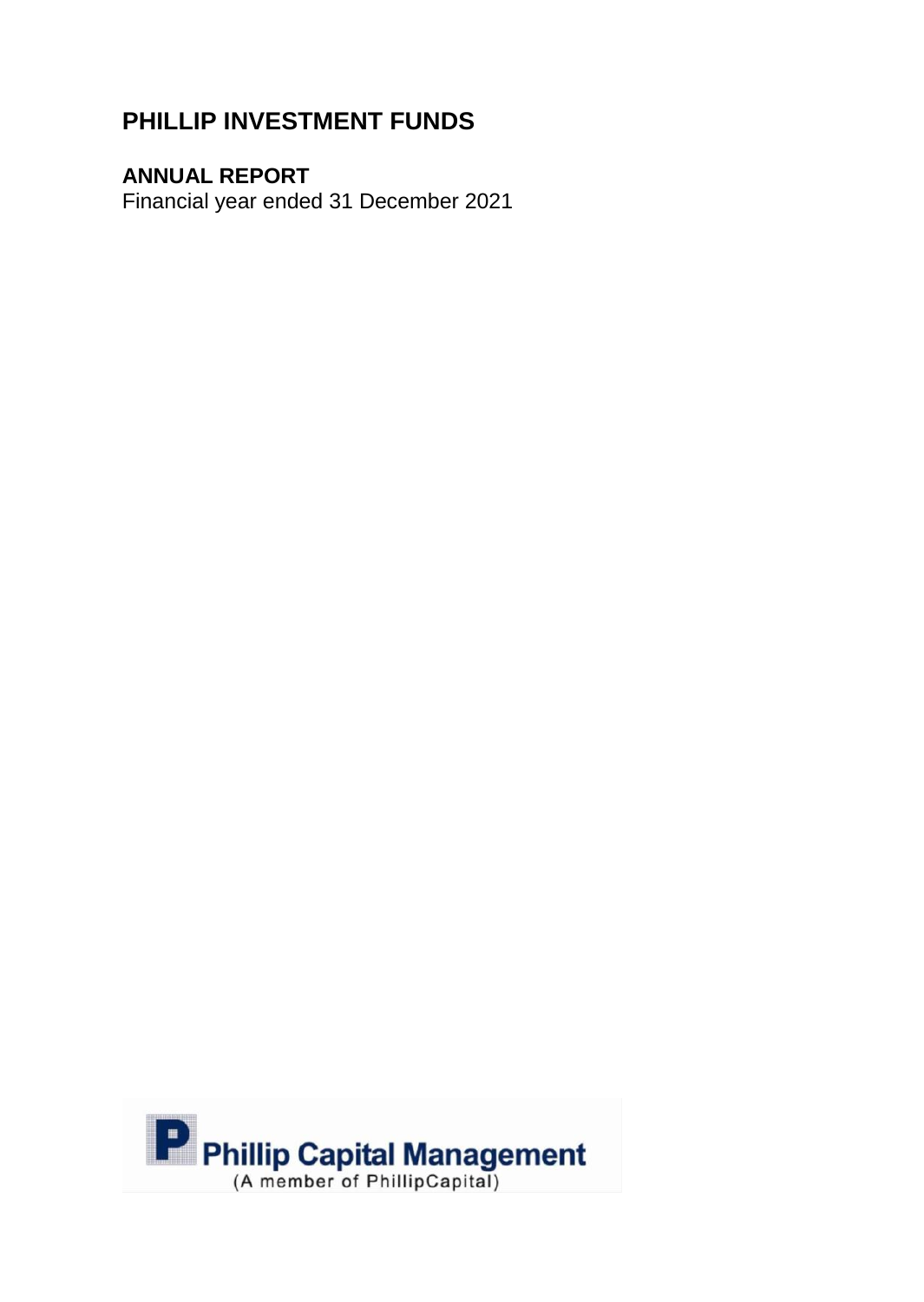## **Contents**

|                                                     | Page |
|-----------------------------------------------------|------|
| Directory                                           | 1    |
| <b>Manager's Investment Reports</b>                 | 2    |
| <b>Report to Unitholders</b>                        | 4    |
| Report of the Trustee                               | 10   |
| Statement by the Manager                            | 11   |
| Independent Auditor's Report                        | 12   |
| <b>Statement of Total Return</b>                    | 15   |
| <b>Statement of Financial Position</b>              | 16   |
| <b>Statement of Movements of Unitholders' Funds</b> | 17   |
| <b>Statement of Portfolio</b>                       | 18   |
| Notes to the Financial Statements                   | 23   |
| Important information                               | 35   |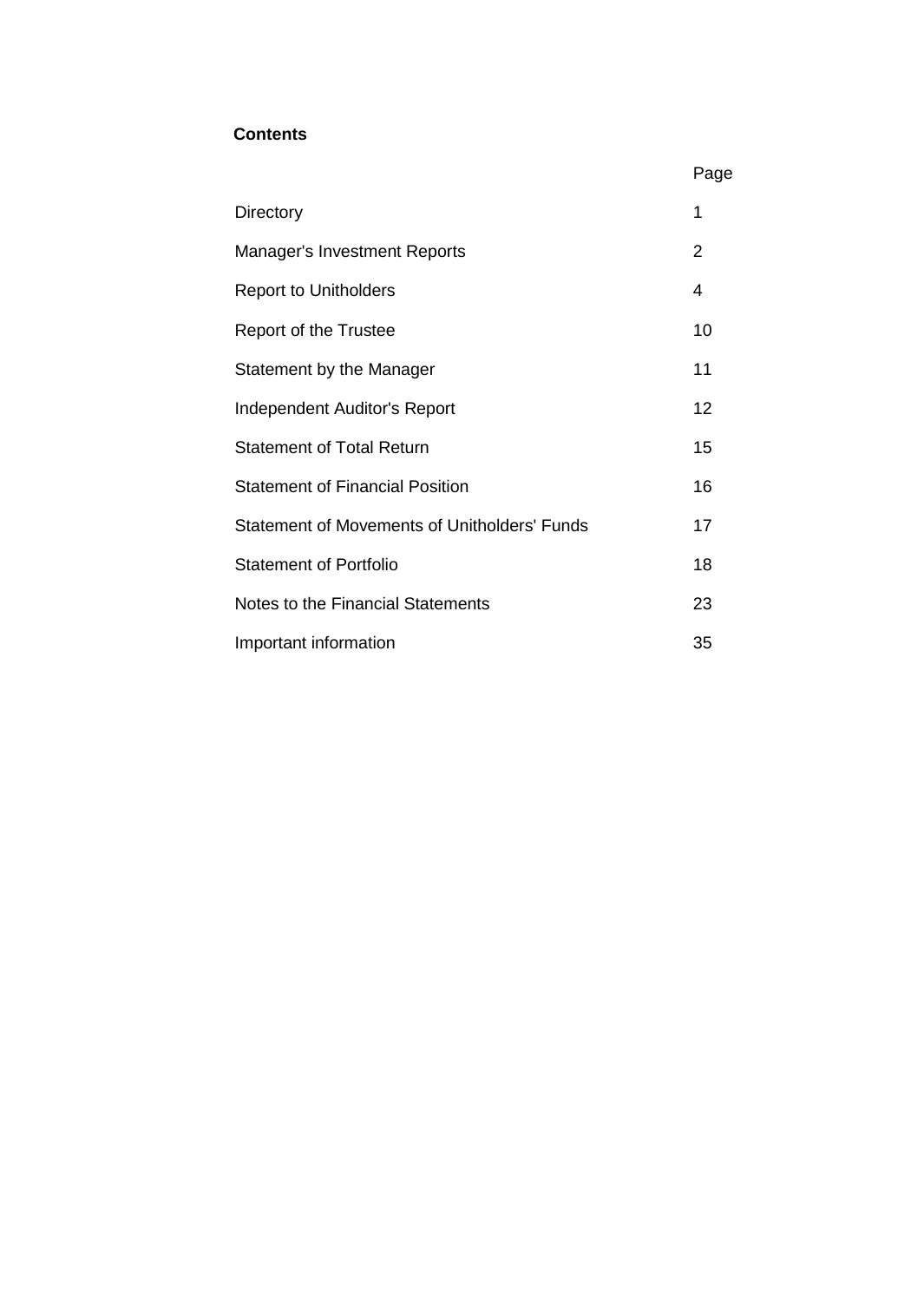## **Directory**

#### **Manager**

Phillip Capital Management (S) Ltd 250 North Bridge Road #06-00 Raffles City Tower Singapore 179101 (Company Registration No. 199905233W)

#### **Directors of the Manager**

Lim Hua Min Jeffrey Lee Chay Khiong Linus Lim Wen Sheong Lim Wah Sai Louis Wong Wai Kit

#### **Trustee & Registrar**

BNP Paribas Trust Services Singapore Limited 20 Collyer Quay #01-01 Singapore 049319 (Company Registration No. 200800851W)

#### **Custodian and Fund Administrator**

BNP Paribas Securities Services operating through its Singapore Branch 20 Collyer Quay #01-01 Singapore 049319 (Company Registration No. T08FC7287D)

#### **Auditors**

KPMG LLP 16 Raffles Quay #22-00 Hong Leong Building Singapore 048581

#### **Solicitors to the Manager**

Chan & Goh LLP 50 Craig Road, #03-01 Singapore 089688

## **Solicitors to the Trustee**

Dentons Rodyk & Davidson LLP 80 Raffles Place #33-00 UOB Plaza 1 Singapore 048624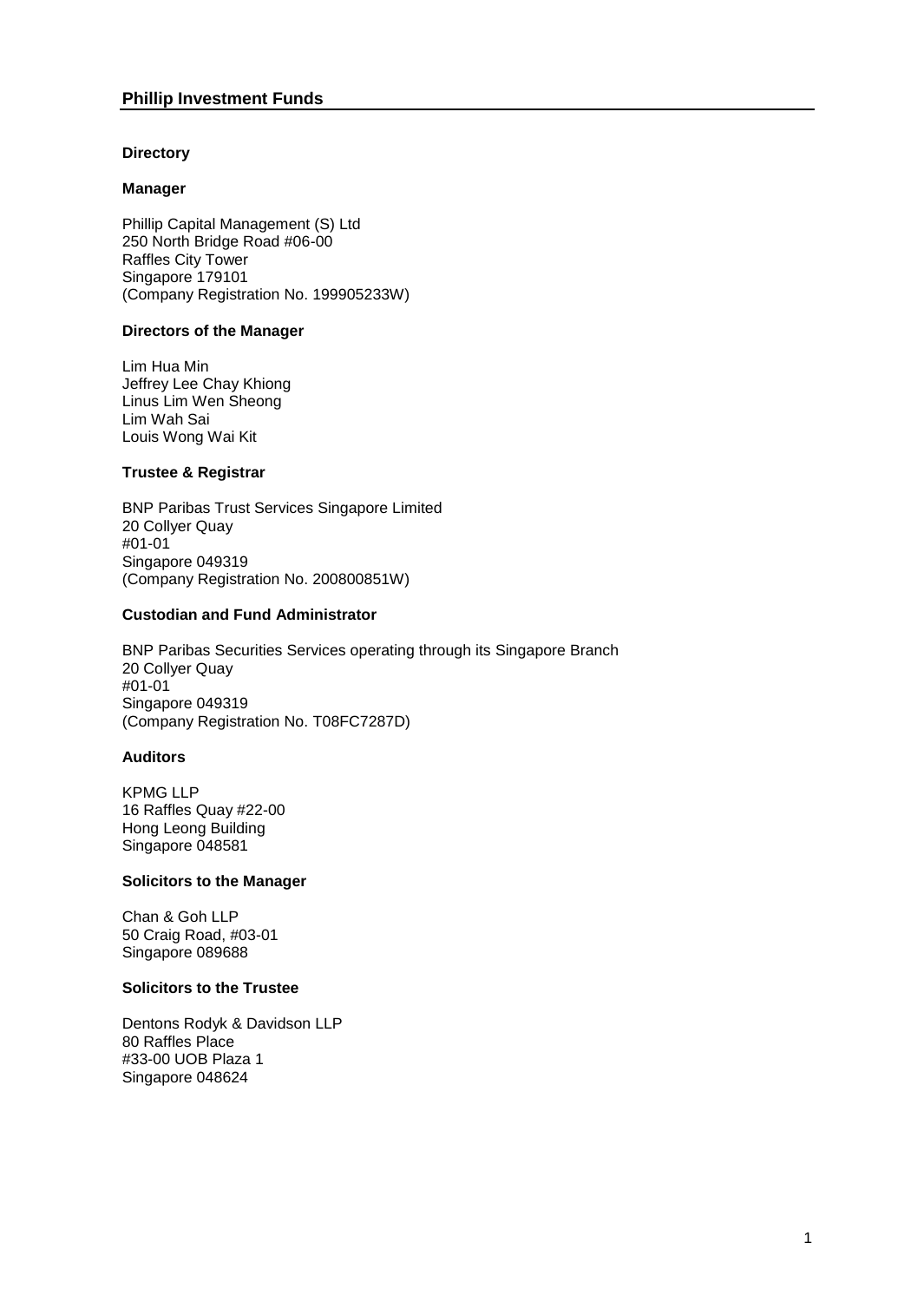#### **Manager's Investment Report**

#### **Phillip Money Market Fund**

For the full year ended 31 December 2021, the fund generated a net return of 0.11%, outperforming the bank savings deposit rate of 0.08% over the same period.

As of 31 December 2021, the portfolio's Weighted Average Maturity ("WAM") stood at 83 days compared with 52 days in the previous year. During the second half of 2021, bond markets experienced a steepening of the credit curve as the market participants priced in the solid economic recovery and aggressive inflationary pressures. Global central banks subsequently began incorporating some hawkishness into their monetary policy narratives deeming it increasingly appropriate to unwind some of the ultra-loose monetary policies introduced at the onset of the pandemic. During this time, the Fund maintained ample liquidity, achieved through short-term deposit placements and short term bonds issues. The fund was primarily invested in high quality issuers within the Asian region and placed deposits with high quality bank counterparties.

The SGD Singapore Swap Offer Rate ("SOR") for one month and three months rose to 0.32% and 0.36% at December 2021, from 0.19% and 0.24% respectively at the end of June 2021. Similarly, the SIBOR for one month and three months also increased to 0.30% and 0.44% respectively, from 0.27% and 0.43% at the middle of 2021.

Based on economic data released by the Ministry of Trade and Industry ("MTI") in mid-February 2022, the Singapore economy expanded by 7.6% year-on-year ("YoY") for the entire year of 2021, compared to the 4.1% contraction recorded for 2020. The economic expansion found broad-based support across manufacturing, construction and the services industry which were up 13.2%, 20.1% and 5.6% respectively boosted by strengthening demand conditions, economic reopening and favorable base effects given the sharp contraction in economic activities in 2020. The services sector saw recovery across all sub-sectors with the exception of administrative & support services, while the construction sector experienced a rebound in construction activity volumes across the public and private segments. Manufacturing growth benefited from robust expansions across all clusters, especially within transport engineering, electronics and precision engineering.

The Monetary Authority of Singapore ("MAS") core inflation measure came in at 2.4% YoY for the month of January 2022 rising from 2.1% in December 2021, primarily driven by higher food prices and electricity & gas tariffs, alongside a more modest decline in costs of retail goods. Headline consumer price index however was unchanged at 4.0% for January 2022 compared to the previous month as higher core and accommodation prices were mitigated by a more modest increase in private transportation inflation.

#### **Outlook**

According to the MTI's announcement in mid-February 2022, Singapore's economic growth outlook for 2022 was expected to fall within the forecasted range of 3.0% to 5.0%. Elevated geopolitical uncertainty, continuation of the global recovery momentum, progressive easing of domestic and border restrictions, and emergence of newer virus strains poses near-term risks to the domestic economic recovery. Outward-oriented sectors such as wholesale trade and manufacturing are expected to benefit from resilient global demand. Domestically, easing of travel restrictions and recovery in tourist arrivals will be a gradual process thereby impacting segments reliant on tourism (e.g. accommodations, aviation). However, consumer-facing segments (eg. retail trade and food & beverages) will find support from improving consumer sentiments driven by stronger labour market conditions. Recovery prospects in the construction and marine & offshore engineering sectors will still be highly contingent on the entry of migrant workers that comes with easing border restrictions, although over the near term the labour shortage situation is likely to persist.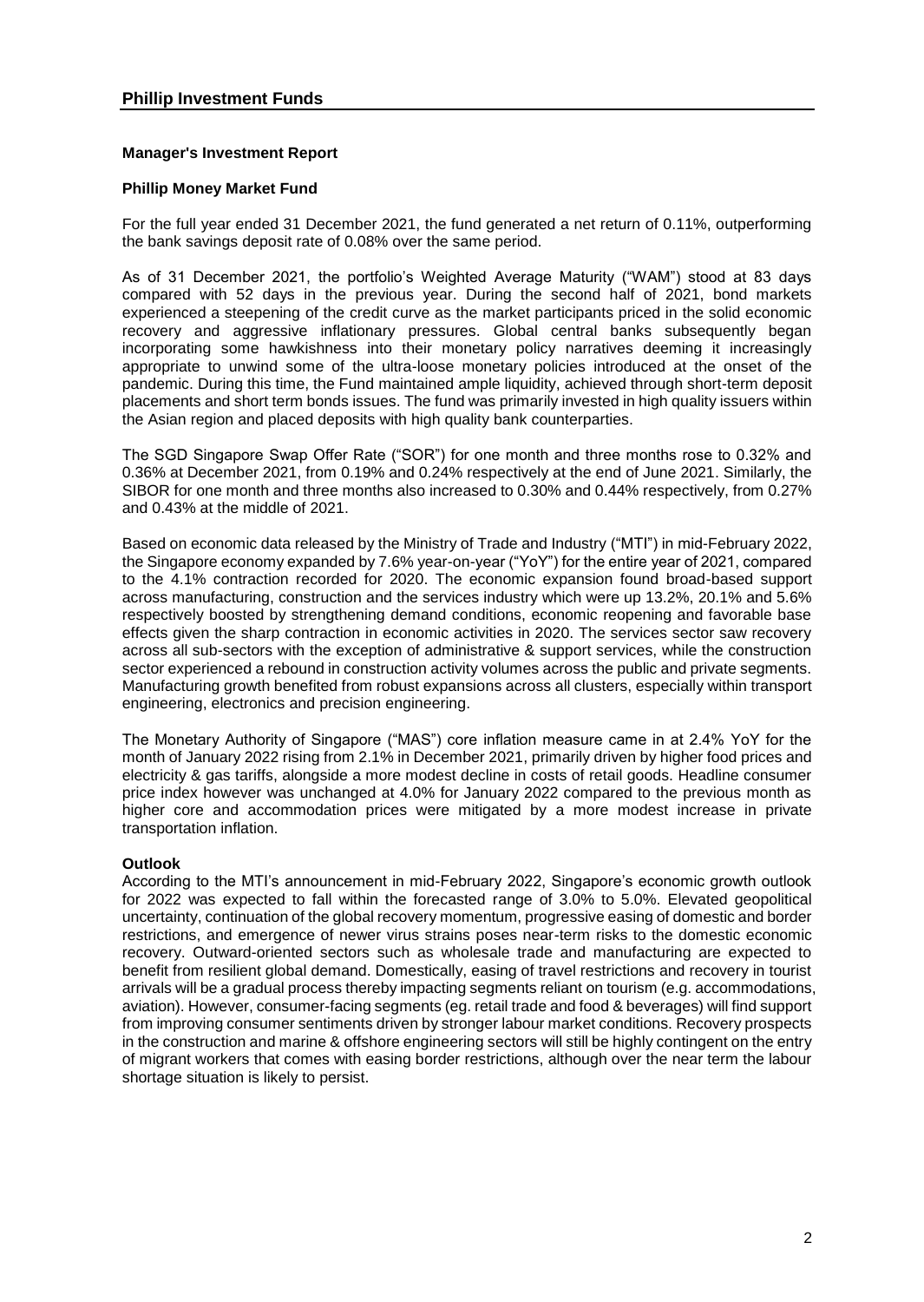#### **Manager's Investment Report**

#### **Phillip Money Market Fund**

The Monetary Authority of Singapore ("MAS") estimates the core inflation measure, which excludes changes in the prices of cars and accommodations, to be within the 2.0% to 3.0% range for 2022. Higher core inflation is expected stay elevated over the near term driven by both external and internal factors. External factors include heightened geopolitical risks, rising global oil prices and persistent supply chain bottlenecks that contribute to imported inflation. Domestic factors such as rising wages stemming from tighter labour market conditions and stronger cost pass through materializing within service inflation backed by solid private consumption sentiments. Headline inflation forecast have been forecasted to be within the 2.5% to 3.5% range with private transport and accommodations cost increases expected to remain resilient over the near term.

During the FY2022 Budget, the Singapore government announced that the expected budget deficit will be 0.5% of GDP, with key components consisting of a \$500m Jobs and Businesses Support Package and a \$560m Household Support Package.

Following the US Federal Reserves' FOMC meeting in January 2022, policymakers outlined the strong possibility an imminent interest rate hike at the upcoming March 2022 meeting and to make tangible progress in unwinding the central bank's balance sheet which currently stands at almost US\$9 trillion. Citing concerns that the persistence and broad-based nature of the currently elevated inflationary pressures could lead to financial stability risks alongside a solid recovery within labour markets, the FOMC committee held the consensus that a tightening of monetary policy would be appropriate. Asset purchases of US Treasury bonds and mortgage-backed securities will therefore be expected to be concluded by March 2022.

In light of growing inflationary pressures, the Monetary Authority of Singapore ("MAS") tightened monetary policy by 50bps with the SGD-NEER slope raised from a flat to a slight appreciation, while the policy band width and level remained unchanged during its October 2021 Monetary Policy Statement. While inflationary momentum is expected to be sustained within the first half of 2022, we recognize that this could moderate heading into the second half as external inflation abate following the easing of supply constraints.

Despite near term downside risks posed by geopolitical concerns, we will expect the yield curve to steepen as short-term interest rates increase to reflect the tighter monetary policy conditions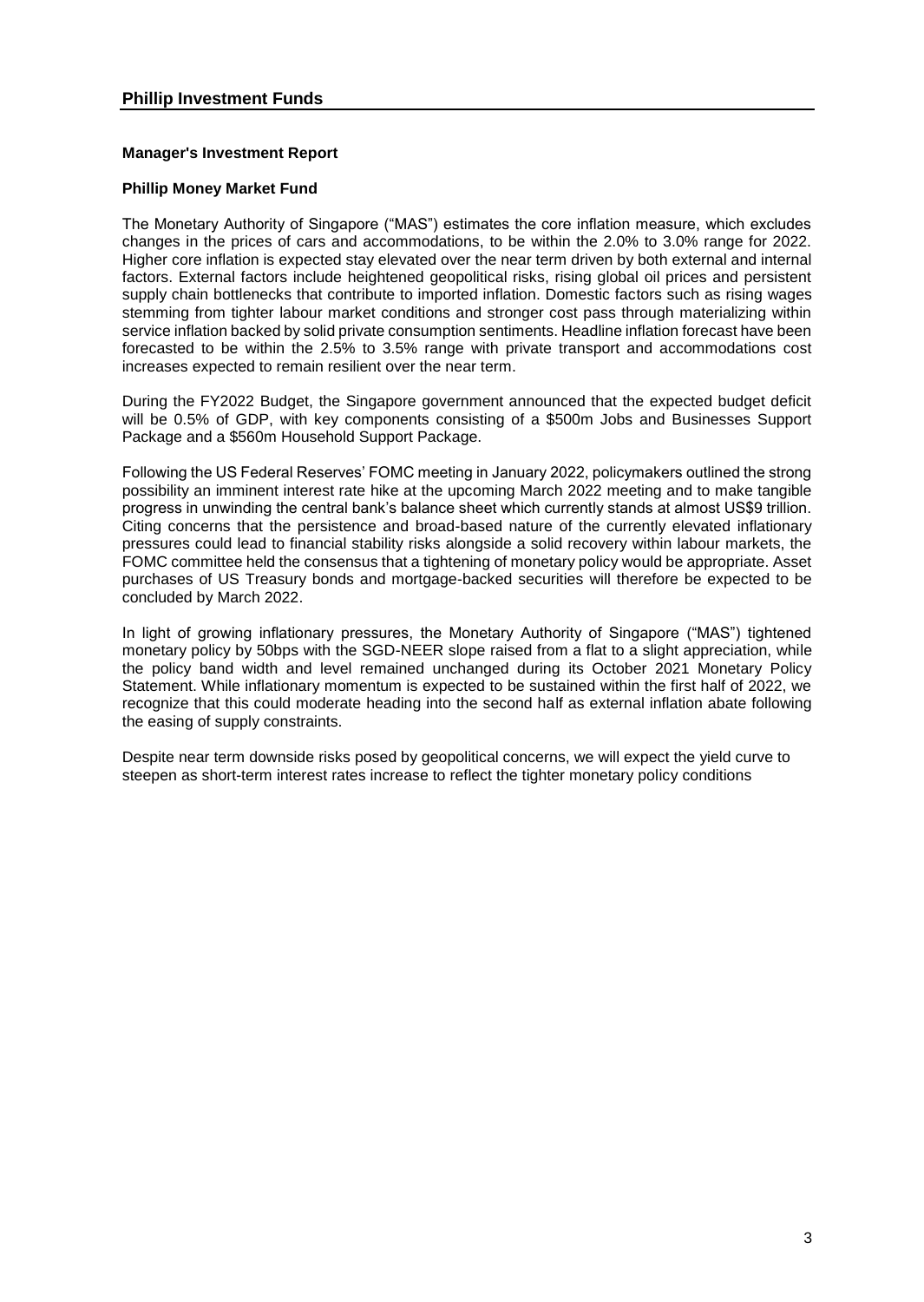## **Report to Unitholders Year ended 31 December 2021**

The following contains additional information relating to the Sub-Fund.

## **1. Distribution of investments**

Please refer to the Statement of Portfolio on pages 18 to 22.

## **2. Schedule of investments by asset class**

## **Phillip Money Market Fund**

| <b>Asset Class</b>                     | Fair value at<br>31 December 2021 31 December 2021<br>S\$ | Percentage of<br>total net assets<br>attributable to<br>unitholders at<br>% |
|----------------------------------------|-----------------------------------------------------------|-----------------------------------------------------------------------------|
| Debt securities                        | 569,539,290                                               | 51.13                                                                       |
| Quoted Investment                      | 109,327,000                                               | 9.82                                                                        |
| Fixed deposits                         | 267,249,123                                               | 24.00                                                                       |
| Cash and cash equivalents              | 162,104,694                                               | 14.56                                                                       |
| Other net assets/(liabilities)         | 5,480,108                                                 | 0.49                                                                        |
| Net assets attributable to unitholders | 1,113,700,215                                             | 100.00                                                                      |

## **Types of Money Market Instruments and Debt Securities**

| <b>Asset Class</b>                                              | Fair value at<br>31 December 2021 31 December 2021<br>S\$ | Percentage of<br>total net assets<br>attributable to<br>unitholders at<br>% |
|-----------------------------------------------------------------|-----------------------------------------------------------|-----------------------------------------------------------------------------|
| Fixed rate notes<br>Accrued interest on fixed income securities | 567,342,441<br>2,196,849                                  | 50.93<br>0.20                                                               |
|                                                                 | 569.539.290                                               | 51.13                                                                       |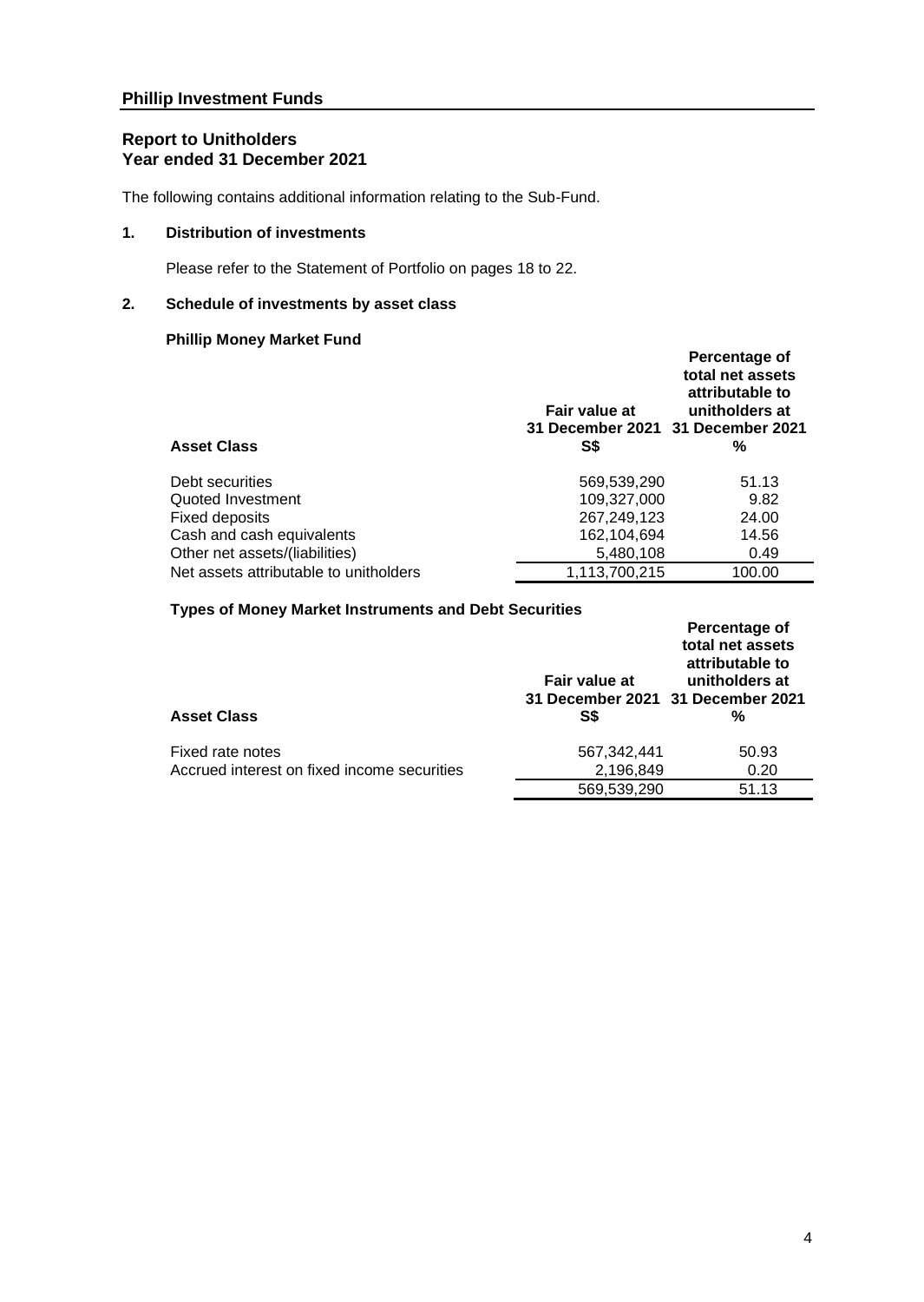## **Report to Unitholders Year ended 31 December 2021**

- **3. Credit rating**
- **i) Debt securities**

## **Phillip Money Market Fund**

|                                     | Fair value at<br>31 December 2021 31 December 2021<br>S\$ | Percentage of total<br>net assets<br>attributable to<br>unitholders at<br>% |
|-------------------------------------|-----------------------------------------------------------|-----------------------------------------------------------------------------|
| Aaa                                 | 4,887,200                                                 | 0.44                                                                        |
| Aaau                                | 510,547                                                   | 0.04                                                                        |
| Aa3                                 | 28,924,600                                                | 2.60                                                                        |
| $AA+^*$                             | 3,039,902                                                 | 0.27                                                                        |
| $AA^*$                              | 1,516,797                                                 | 0.13                                                                        |
| A2                                  | 29,999,302                                                | 2.69                                                                        |
| A <sub>3</sub>                      | 71,586,409                                                | 6.43                                                                        |
| $A^{-*}$                            | 12,266,055                                                | 1.10                                                                        |
| Not Rated                           | 414,611,629                                               | 37.23                                                                       |
| Accrued interest on debt securities | 2,196,849                                                 | 0.20                                                                        |
| Portfolio of investments            | 569,539,290                                               | 51.13                                                                       |

*Source of credit rating is from Moody's except for the following: \* Credit rating is from Standard & Poor's*

## **ii) Fixed deposits**

## **Phillip Money Market Fund**

|                                    | Fair value at<br>31 December 2021 31 December 2021<br>S\$ | <b>Percentage of total</b><br>net assets<br>attributable to<br>unitholders at<br>% |
|------------------------------------|-----------------------------------------------------------|------------------------------------------------------------------------------------|
| $P-1$                              | 176,209,371                                               | 15.82                                                                              |
| $P-2$                              | 90,629,083                                                | 8.14                                                                               |
| Accrued interest on fixed deposits | 410,669                                                   | 0.04                                                                               |
|                                    | 267,249,123                                               | 24.00                                                                              |

*Source of credit rating is from Moody's*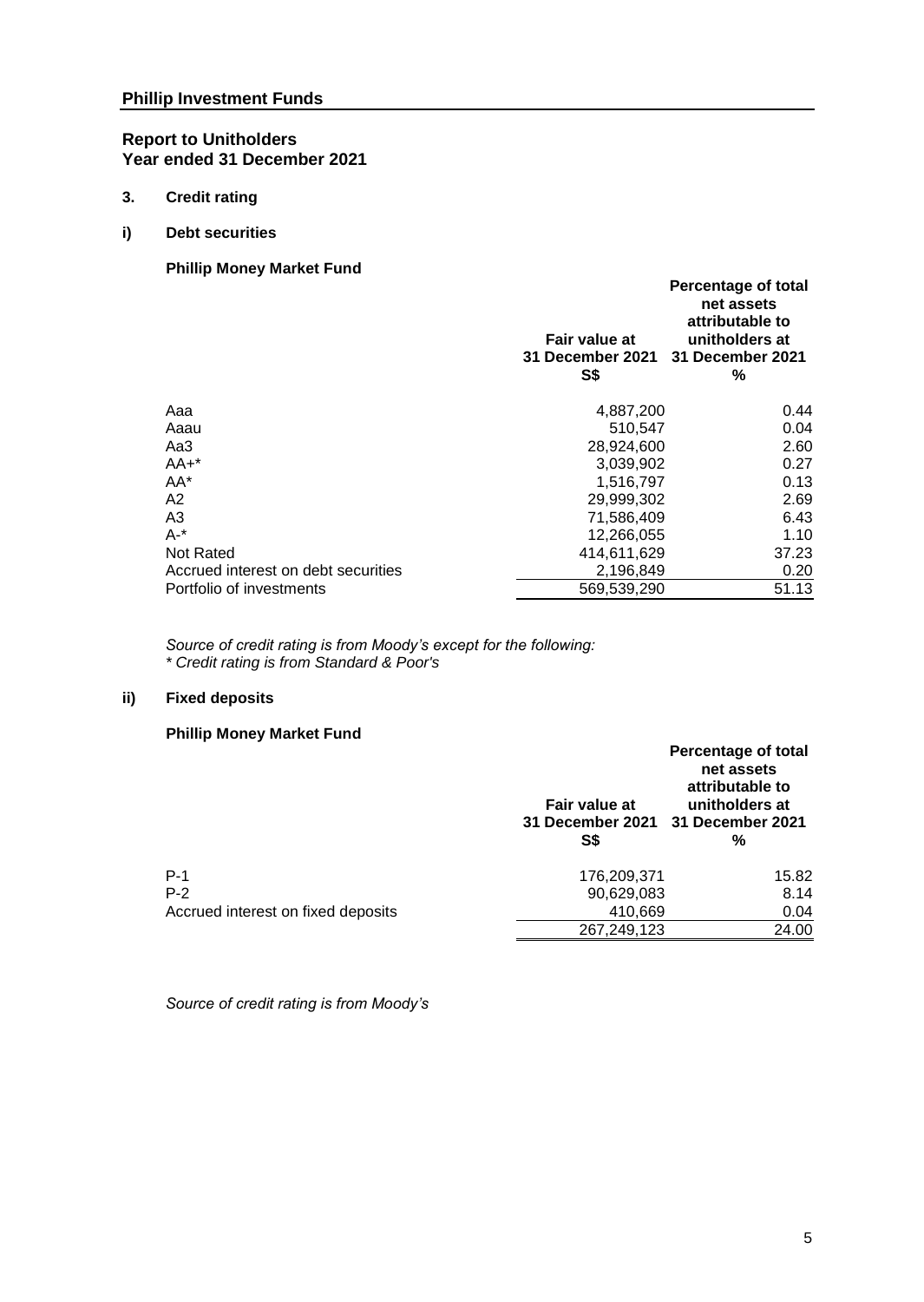## **4. Top 10 holdings**

**Phillip Money Market Fund**

| 10 largest holdings at 31 December 2021                             | Fair value at<br>31 December 2021 31 December 2021<br>S\$ | <b>Percentage of total</b><br>net assets<br>attributable to<br>unitholders at<br>% |
|---------------------------------------------------------------------|-----------------------------------------------------------|------------------------------------------------------------------------------------|
| Monetary Authority of Singapore Bill 0% due                         |                                                           |                                                                                    |
| 07/01/2022                                                          | 116,985,710                                               | 10.50                                                                              |
| Phillip SGD Money Market ETF                                        | 109,327,000                                               | 9.82                                                                               |
| Monetary Authority Of Singapore Bill 0% due                         |                                                           |                                                                                    |
| 28/01/2022                                                          | 78,458,367                                                | 7.04                                                                               |
| Capitamalls Asia Treasury Limited 3.7% due                          |                                                           |                                                                                    |
| 29/08/2022<br>Keppel Corporation Limited 0.58% 22/02/2022           | 41,459,968                                                | 3.72                                                                               |
| 0.58% due 22/02/2022                                                | 37,000,000                                                | 3.32                                                                               |
| Keppel Corporation Limited 3.145% due 14/02/2022                    | 36,838,278                                                | 3.31                                                                               |
| <b>Bank Of Communications Company</b>                               |                                                           |                                                                                    |
| Limited/Singapore 0.5% due 18/01/2022                               | 29,999,302                                                | 2.69                                                                               |
| Kookmin Bank/Hong Kong 0% due 27/05/2022                            | 28,924,600                                                | 2.61                                                                               |
| Keppel Corporation Limited 0.64% 23/06/2022<br>0.64% due 23/06/2022 | 25,000,000                                                | 2.24                                                                               |
| Cagamas Global Public Listed Company 1.25% due                      |                                                           |                                                                                    |
| 08/12/2023                                                          | 22,750,000                                                | 2.04                                                                               |
|                                                                     |                                                           |                                                                                    |
|                                                                     |                                                           | <b>Percentage of total</b><br>net assets                                           |
|                                                                     |                                                           | attributable to                                                                    |
| 10 largest holdings at 31 December 2020                             | Fair value at<br><b>S\$</b>                               | unitholders at<br>31 December 2020 31 December 2020<br>%                           |
|                                                                     |                                                           |                                                                                    |
| Phillip SGD Money Market ETF                                        | 115,064,400                                               | 8.50                                                                               |
| Monetary Authority of Singapore Bill 0% due                         |                                                           |                                                                                    |
| 29/01/2021<br>Monetary Authority of Singapore Bill 0% due           | 64,973,350                                                | 4.80                                                                               |
| 15/01/2021                                                          | 60,485,178                                                | 4.47                                                                               |
| Monetary Authority of Singapore Bill 0% due                         |                                                           |                                                                                    |
| 04/01/2021                                                          | 49,997,968                                                | 3.69                                                                               |
| Monetary Authority of Singapore Bill 0% due                         |                                                           |                                                                                    |
| 22/01/2021                                                          | 49,987,820                                                | 3.69                                                                               |
| Monetary Authority of Singapore Bill 0% due<br>08/01/2021           | 45,997,180                                                | 3.40                                                                               |
| Wheelock Finance Limited 4.5% due 02/09/2021                        | 30,800,622                                                | 2.28                                                                               |
| Credit Suisse AG 0% due 02/12/2022                                  | 30,000,000                                                | 2.22                                                                               |
| Bank Of China Limited/Singapore 1% due<br>20/04/2021                | 29,965,538                                                | 2.21                                                                               |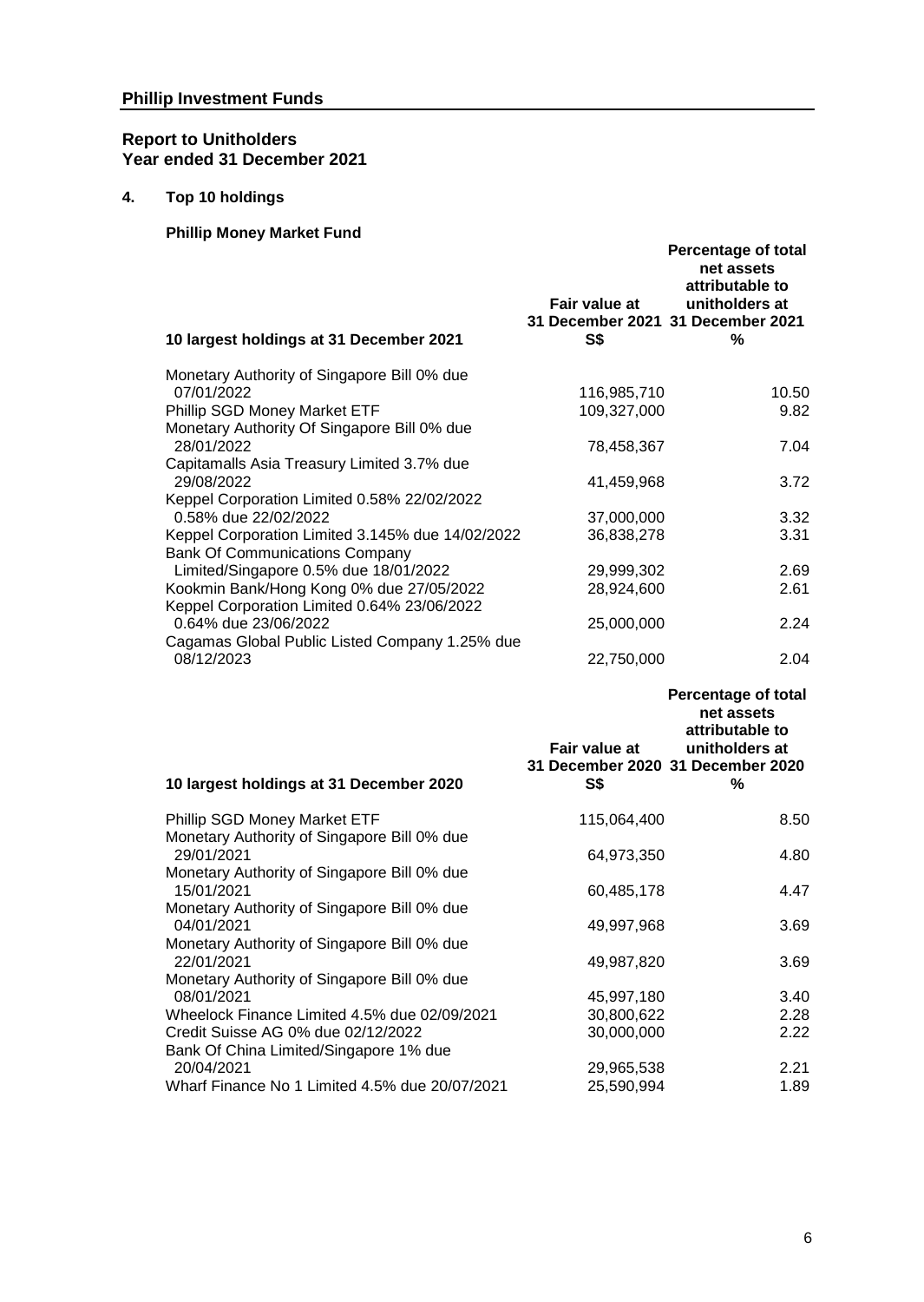**5. Maturity profile of investments**

| <b>Phillip Money Market Fund</b> |  |
|----------------------------------|--|
|                                  |  |

| Maturity profile of underlying investments | Fair value at<br>31 December 2021 31 December 2021<br>S\$ | <b>Percentage of total</b><br>net assets<br>attributable to<br>unitholders at<br>% |
|--------------------------------------------|-----------------------------------------------------------|------------------------------------------------------------------------------------|
| Up to 30 days                              | 225.443.379                                               | 20.24                                                                              |
| 31 - 90 days                               | 107,395,142                                               | 9.64                                                                               |
| 91 - 180 days                              | 146.529.050                                               | 13.16                                                                              |
| 181 - 365 days                             | 296.406.684                                               | 26.62                                                                              |
| 366 - 732 days                             | 58.406.641                                                | 5.24                                                                               |
| Non-interest bearing                       | 111,934,517                                               | 10.05                                                                              |
|                                            | 946,115,413                                               | 84.95                                                                              |

#### **6. Exposure to derivatives as at 31 December 2021**

Nil.

#### **7. Global exposure to financial derivatives**

The global exposure to financial derivatives is computed using the commitment approach which is calculated as the sum of:

- a. the absolute value of the exposure of each individual financial derivative not involved in netting or hedging arrangements;
- b. the absolute value of the net exposure of each individual financial derivative after netting or hedging arrangements; and
- c. the sum of the values of cash collateral received pursuant to:
	- i. the reduction of exposure to counterparties of OTC financial derivatives; and

ii. EPM techniques relating to securities lending and repurchase transactions, and that are reinvested.

#### **8. Amount and percentage of total fund size invested in other unit trusts, mutual funds and collective investment schemes**

Please refer to the Statement of Portfolio on pages 18 to 22.

## **9. Amount and percentage of borrowings of total fund size as at 31 December 2021**

Nil.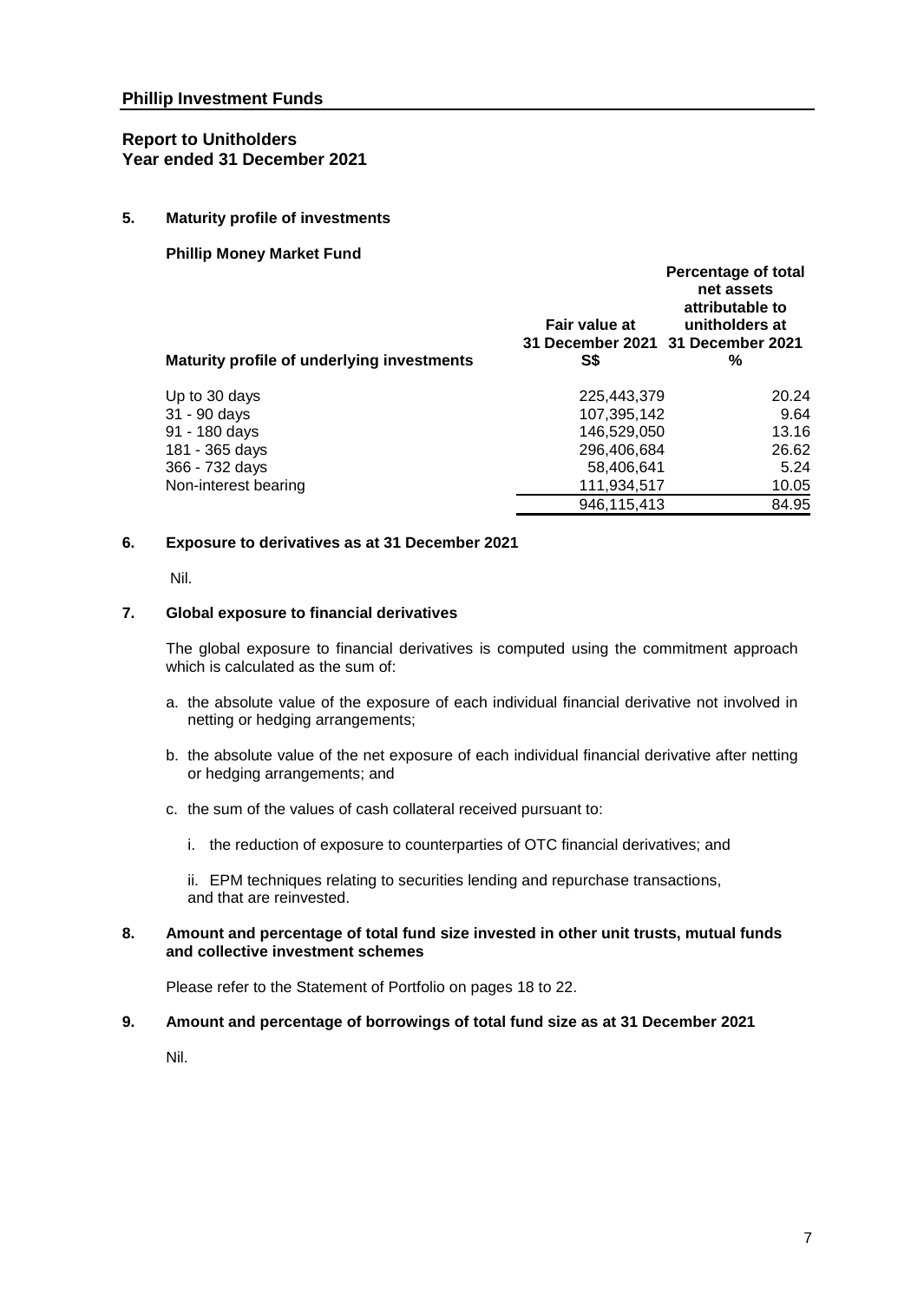## **10. Amount of units created and cancelled for the financial year ended 31 December 2021**

## **Phillip Money Market Fund**

**S\$**

| 6,271,115,218   |
|-----------------|
| (6,512,503,473) |
|                 |

## **11. Turnover ratio**

Please refer to Note 10 of Notes to Financial Statements.

#### **12. Expense ratio**

Please refer to Note 10 of Notes to Financial Statements.

#### **13. Performance of Sub-Fund as at 31 December 2021**

#### **Phillip Money Market Fund**

|                 | <b>Class A</b><br><b>SGD</b> | <b>Class I</b><br><b>SGD</b> | <b>Class E</b><br><b>SGD</b> | <b>Benchmark</b> |
|-----------------|------------------------------|------------------------------|------------------------------|------------------|
| Cumulative (%)* |                              |                              |                              |                  |
| 3 months        | 0.04                         | 0.06                         | 0.10                         | 0.02             |
| 6 months        | 0.06                         | 0.10                         | 0.19                         | 0.04             |
| 1 year          | 0.11                         | 0.22                         |                              | 0.08             |
| 3 years         | 1.96                         | 2.51                         |                              | 0.38             |
| 5 years         | 3.94                         | ۰                            |                              | 0.72             |
| 10 years        | 7.14                         |                              |                              | 1.33             |
| Since inception | 22.79                        | 3.55                         | 0.21                         | 4.67             |
| Annualised (%)  |                              |                              |                              |                  |
| 1 year          | 0.11                         | 0.22                         |                              | 0.08             |
| 3 years         | 0.65                         | 0.83                         |                              | 0.13             |
| 5 years         | 0.78                         |                              |                              | 0.14             |
| 10 years        | 0.69                         |                              |                              | 0.13             |
| Since inception | 1.00                         | 0.94                         | 0.36                         | 0.22             |

Note: Cumulative returns are calculated in Singapore dollars on a bid to bid basis, with net dividends reinvested. Inception dates for Class A, Class I and Class E were 16 April 2001, 3 April 2018 and 2 June 2021 respectively. Benchmark: Bank deposit rate

Source: Bloomberg

#### **14. Related party transactions**

Please refer to Note 9 of Notes to Financial Statements.

#### **15. Any other material information that will adversely impact the valuation of the Sub-Fund.**

Nil.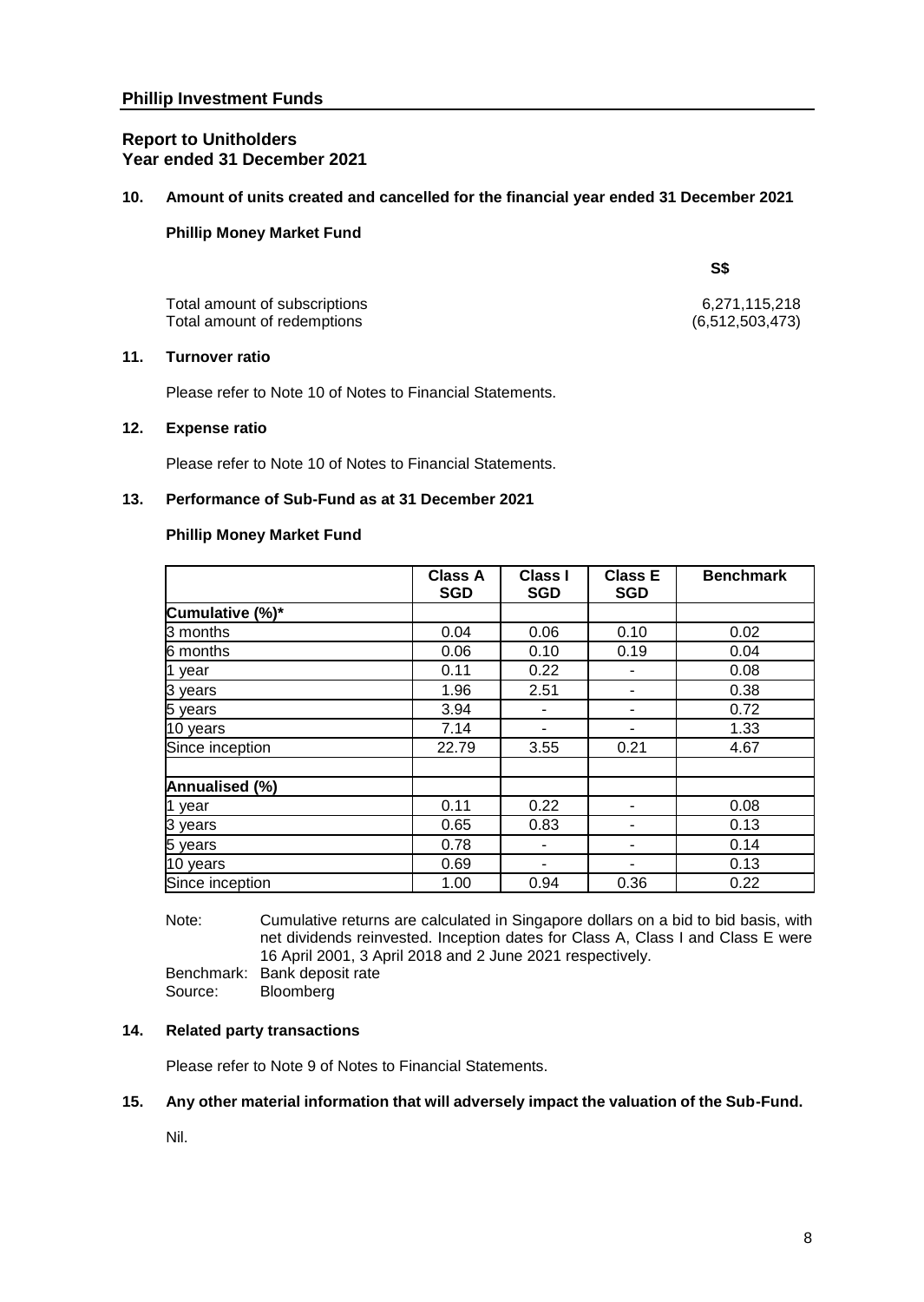- **16. For schemes which invest more than 30% of their deposited property in another scheme, the following key information on the second-mentioned scheme ('the underlying scheme") should be disclosed as well.**
	- (i) Top 10 holdings at market value and as percentage of NAV as at 31 December 2021 and 31 December 2020.

Not applicable.

(ii) Expense ratios for the period 31 December 2021 and 31 December 2020.

Not applicable.

(iii) Turnover ratios for the period 31 December 2021 and 31 December 2020.

Not applicable.

#### **17. Soft-dollar commissions**

The Manager shall be entitled to and intends to receive or enter into soft-dollar commissions or arrangements. The Manager will comply with applicable regulatory and industry standards on soft-dollars. The soft-dollar commissions which the Manager may receive include research and advisory services, economic and political analyses, portfolio analyses including valuation and performance measurements, market analyses, data and quotation services, computer hardware and software or any other information facilities to the extent that they are used to support the investment decision making process, the giving of advice, or the conduct of research or analysis and custodial services in relation to the investments managed for clients. The soft-dollar credits utilised are not allocated on a specific client basis. The brokers also execute trades for other funds managed by the Manager.

The Manager will not accept or enter into soft-dollar commissions/arrangements unless such soft-dollar commissions/arrangements would, in the opinion of the Manager, assist the Manager in its management of clients' funds, provided that the Manager shall ensure at all times that transactions are executed on the best available terms taking into account the relevant market at the time for transactions of the kind and size concerned, and that no unnecessary trades are entered into in order to qualify for such soft-dollar commissions/arrangements.

The Manager does not, and is not entitled to retain cash rebates for its own account in respect of rebates earned when transacting in securities for account of clients' funds.

#### **Phillip Money Market Fund**

The Manager did not receive any soft-dollar services in respect of the fund during the year.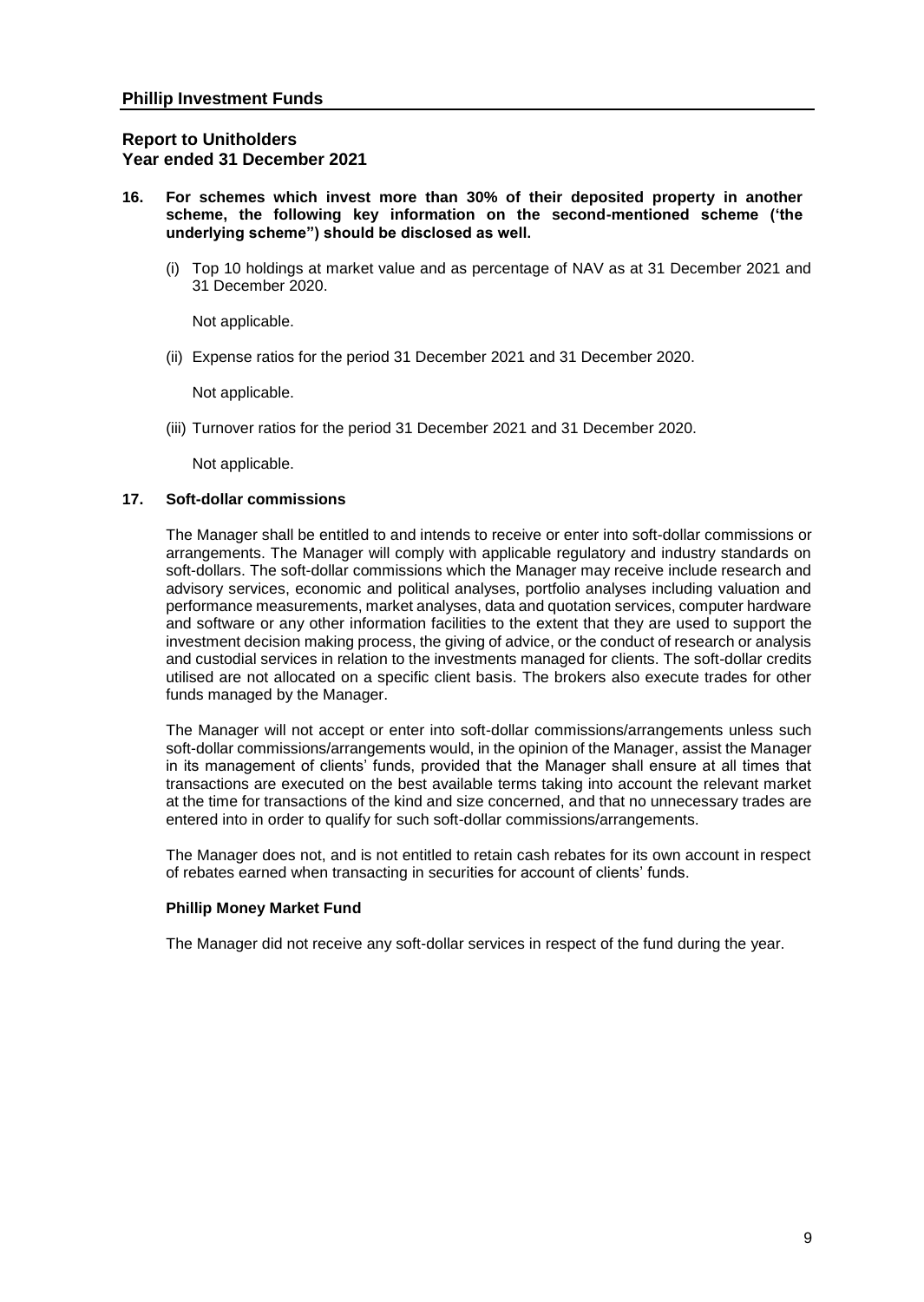## **Report of the Trustee**

The Trustee is under a duty to take into custody and hold the assets of Phillip Investment Funds in trust for the unitholders. In accordance with the Securities and Futures Act 2001, its subsidiary legislation and the Code on Collective Investment Schemes, the Trustee shall monitor the activities of the Manager for compliance with the limitations imposed on the investment and borrowing powers as set out in the Trust Deed in each annual accounting year and report thereon to unitholders in an annual report.

To the best knowledge of the Trustee, the Manager has, in all material respects, managed Phillip Investment Funds during the period covered by these financial statements, set out on pages 15 to 34, in accordance with the limitations imposed on the investment and borrowing powers set out in the Trust Deed.

For and on behalf of the Trustee **BNP Paribas Trust Services Singapore Limited**

**Authorised signatory**

30 March 2022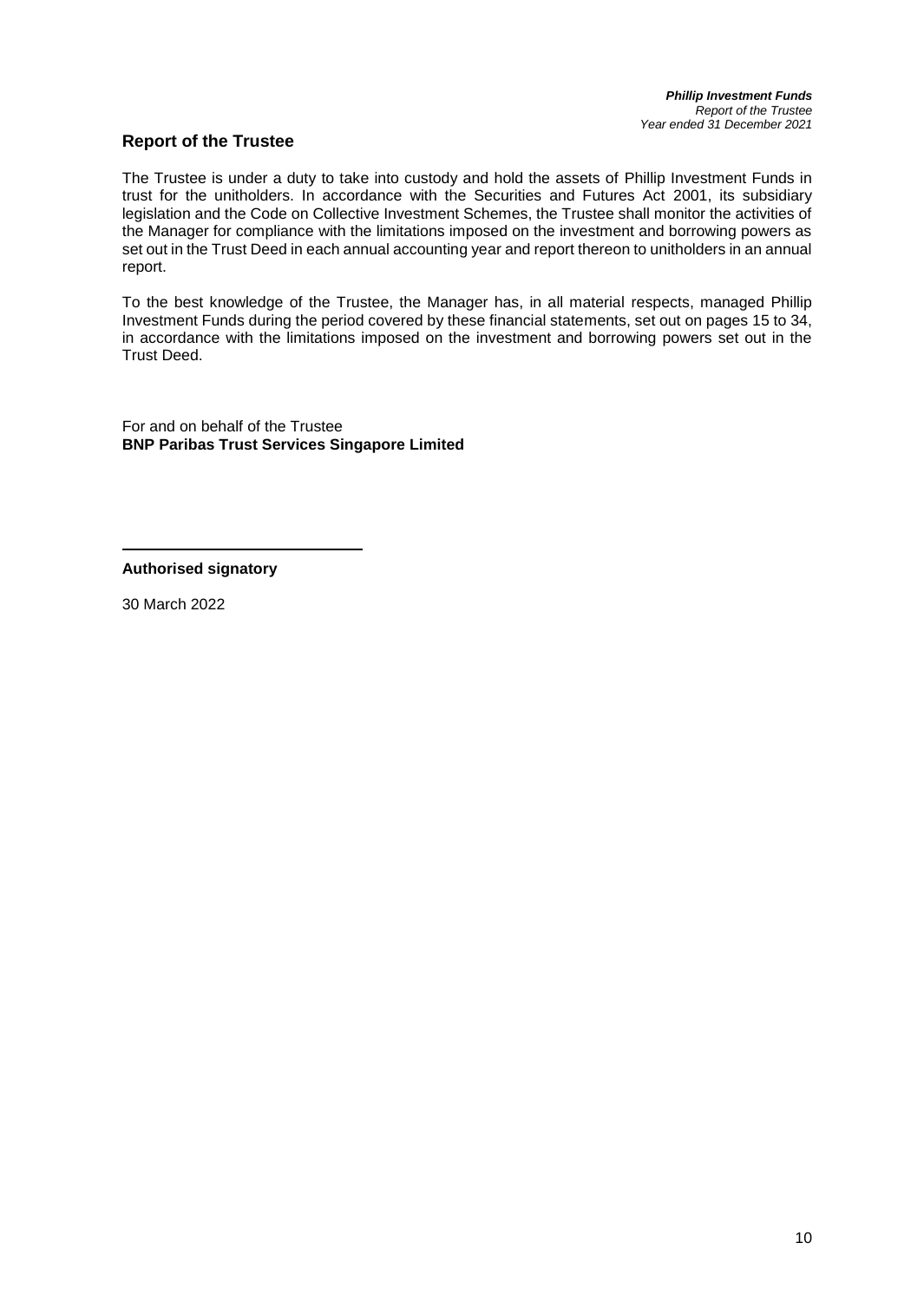## **Statement by the Manager**

In the opinion of the directors of Phillip Capital Management (S) Ltd, the accompanying financial statements set out on pages 15 to 34, comprising the Statement of Total Return, Statement of Financial Position, Statement of Movements of Unitholders' Funds, Statement of Portfolio and Notes to the Financial Statements are drawn up so as to present fairly, in all material respects, the financial position of Phillip Investment Funds as at 31 December 2021, and the total return and movements in unitholders' funds for the year then ended in accordance with the recommendations of Statement of Recommended Accounting Practice 7 "*Reporting Framework for Investment Funds*" issued by the Institute of Singapore Chartered Accountants. At the date of this statement, there are reasonable grounds to believe that Phillip Investment Funds will be able to meet its financial obligations as and when they materialise.

For and on behalf of the Manager **Phillip Capital Management (S) Ltd**

**Jeffrey Lee Chay Khiong Director** 

30 March 2022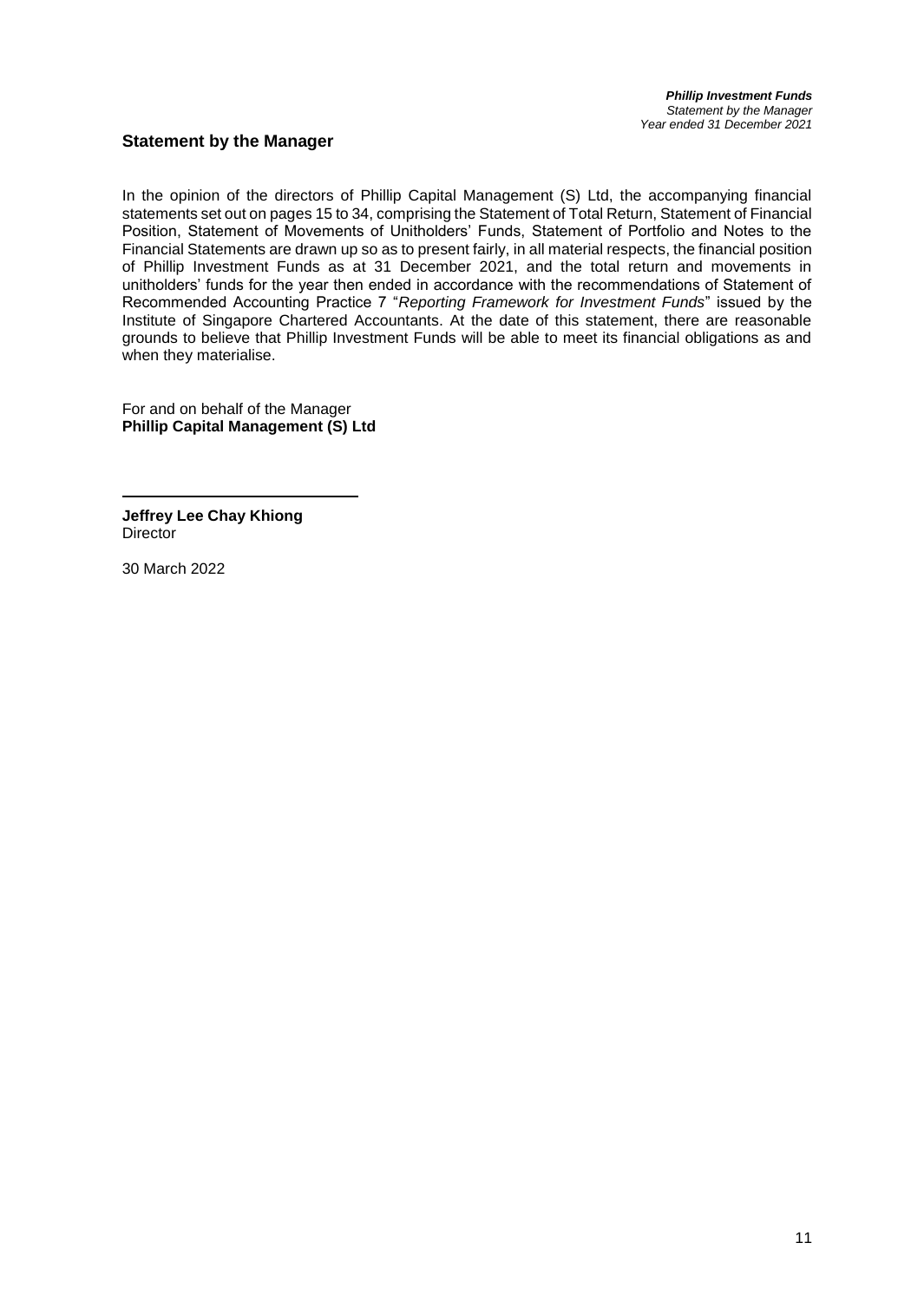Hong Leong Building Singapore 048581

**KPMG LLP** Telephone +65 6213 3388<br>16 Raffles Quay #22-00 Fax +65 6225 0984 16 Raffles Quay #22-00 Fax +65 6225 0984<br>
Hong Leong Building The Internet www.kpmg.com.sg

#### **Independent auditors' report**

#### **Unitholders Phillip Investment Funds**

(Constituted under a Trust Deed in the Republic of Singapore)

#### *Opinion*

We have audited the financial statements of Phillip Investment Funds (the "Fund"), which comprise the Statement of Financial Position and Statement of Portfolio as at 31 December 2021, the Statement of Total Return and Statement of Movements of Unitholders' Funds for the year then ended, and notes to the financial statements, including a summary of significant accounting policies, as set out on pages 15 to 34.

In our opinion, the accompanying financial statements are properly drawn up in accordance with the recommendations of Statement of Recommended Accounting Practice 7 "*Reporting Framework for Investment Funds*" ("RAP 7") issued by the Institute of Singapore Chartered Accountants so as to present fairly, in all material respects, the financial position and portfolio holdings of the Fund as at 31 December 2021 and the financial performance and movements in unitholders' funds for the year ended on that date.

#### *Basis for opinion*

We conducted our audit in accordance with Singapore Standards on Auditing ("SSAs"). Our responsibilities under those standards are further described in the *Auditors' Responsibilities for the audit of the financial statements section of our report*. We are independent of the Fund in accordance with the Accounting and Corporate Regulatory Authority *Code of Professional Conduct and Ethics for Public Accountants and Accounting Entities* ("ACRA Code") together with the ethical requirements that are relevant to our audit of the financial statements in Singapore, and we have fulfilled our other ethical responsibilities in accordance with these requirements and the ACRA Code. We believe that the audit evidence we have obtained is sufficient and appropriate to provide a basis for our opinion.

#### *Other information*

Phillip Capital Management (S) Ltd, the Manager of the Fund ('the Manager'), is responsible for the other information. The other information comprises the information included in the annual report, but does not include the financial statements and our auditors' report thereon.

We have obtained all other information prior to the date of this auditors' report.

Our opinion on the financial statements does not cover the other information and we do not express any form of assurance conclusion thereon.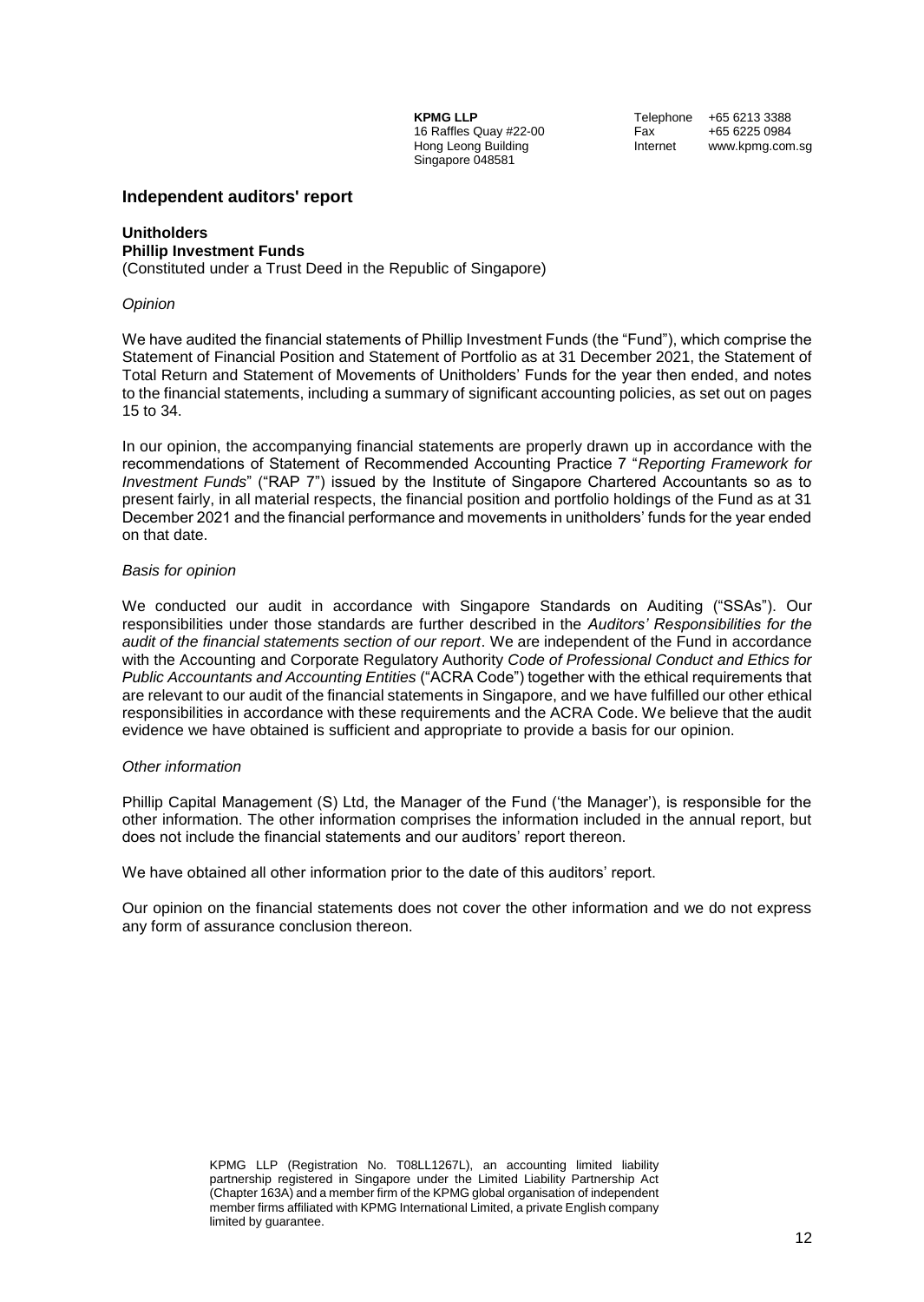| <b>KPMG LLP</b>        |  |
|------------------------|--|
| 16 Raffles Quay #22-00 |  |
| Hong Leong Building    |  |
| Singapore 048581       |  |

**KPMG LLP** Telephone +65 6213 3388<br>16 Raffles Quay #22-00 Fax +65 6225 0984 16 Raffles Quay #22-00 Fax +65 6225 0984<br>
Hong Leong Building Thernet www.kpmg.com www.kpmg.com.sg

In connection with our audit of the financial statements, our responsibility is to read the other information and, in doing so, consider whether the other information is materially inconsistent with the financial statements or our knowledge obtained in the audit or otherwise appears to be materially misstated. If, based on the work we have performed, we conclude that there is a material misstatement of this other information, we are required to report that fact. We have nothing to report in this regard.

#### *Responsibilities of the Manager for the financial statements*

The Manager is responsible for the preparation and fair presentation of these financial statements in accordance with the recommendations of RAP 7 issued by the Institute of Singapore Chartered Accountants, and for such internal control as the Manager determines is necessary to enable the preparation of financial statements that are free from material misstatement, whether due to fraud or error.

In preparing the financial statements, the Manager is responsible for assessing the Fund's ability to continue as a going concern, disclosing, as applicable, matters related to going concern and using the going concern basis of accounting unless the Manager either intends to terminate the Fund or to cease the Fund's operations, or has no realistic alternative but to do so.

The Manager's responsibilities include overseeing the Fund's financial reporting process.

#### *Auditors' responsibilities for the audit of the financial statements*

Our objectives are to obtain reasonable assurance about whether the financial statements as a whole are free from material misstatement, whether due to fraud or error, and to issue an auditor's report that includes our opinion. Reasonable assurance is a high level of assurance, but is not a guarantee that an audit conducted in accordance with SSAs will always detect a material misstatement when it exists. Misstatements can arise from fraud or error and are considered material if, individually or in the aggregate, they could reasonably be expected to influence the economic decisions of users taken on the basis of these financial statements.

As part of an audit in accordance with SSAs, we exercise professional judgement and maintain professional scepticism throughout the audit. We also:

• Identify and assess the risks of material misstatement of the financial statements, whether due to fraud or error, design and perform audit procedures responsive to those risks, and obtain audit evidence that is sufficient and appropriate to provide a basis for our opinion. The risk of not detecting a material misstatement resulting from fraud is higher than for one resulting from error, as fraud may involve collusion, forgery, intentional omissions, misrepresentations, or the override of internal controls.

> KPMG LLP (Registration No. T08LL1267L), an accounting limited liability partnership registered in Singapore under the Limited Liability Partnership Act (Chapter 163A) and a member firm of the KPMG global organisation of independent member firms affiliated with KPMG International Limited, a private English company limited by guarantee.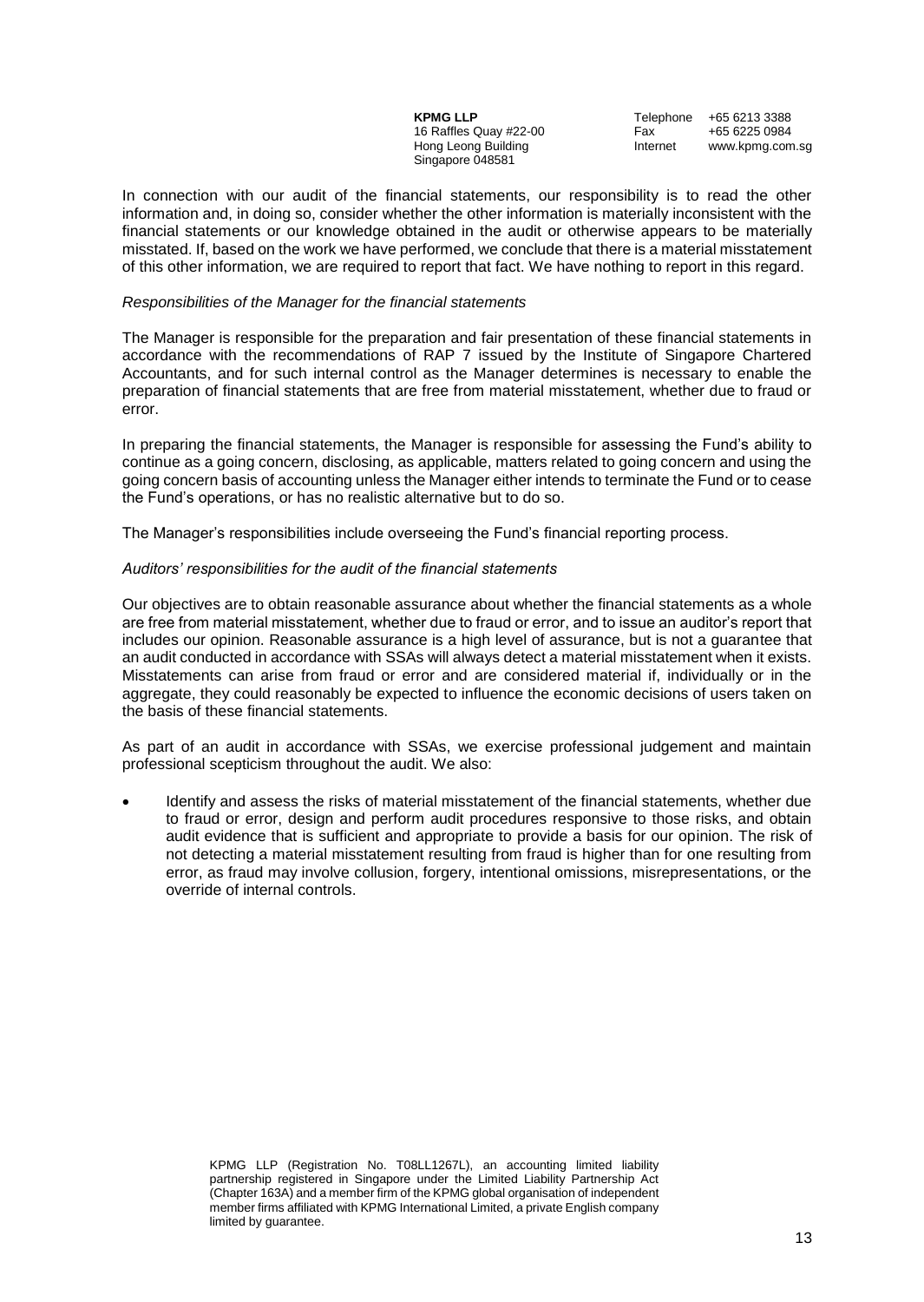| <b>KPMG LLP</b>        | Telephone | +65 6213 3388   |
|------------------------|-----------|-----------------|
| 16 Raffles Quay #22-00 | Fax       | +65 6225 0984   |
| Hong Leong Building    | Internet  | www.kpmg.com.sq |
| Singapore 048581       |           |                 |

- Obtain an understanding of internal controls relevant to the audit in order to design audit procedures that are appropriate in the circumstances, but not for the purpose of expressing an opinion on the effectiveness of the Fund's internal controls.
- Evaluate the appropriateness of accounting policies used and the reasonableness of accounting estimates and related disclosures made by the Manager.
- Conclude on the appropriateness of the Manager's use of the going concern basis of accounting and, based on the audit evidence obtained, whether a material uncertainty exists related to events or conditions that may cast significant doubt on the Fund's ability to continue as a going concern. If we conclude that a material uncertainty exists, we are required to draw attention in our auditor's report to the related disclosures in the financial statements or, if such disclosures are inadequate, to modify our opinion. Our conclusions are based on the audit evidence obtained up to the date of our auditor's report. However, future events or conditions may cause the Fund to cease to continue as a going concern.
- Evaluate the overall presentation, structure and content of the financial statements, including the disclosures, and whether the financial statements represent the underlying transactions and events in a manner that achieves fair presentation.

We communicate with the Manager regarding, among other matters, the planned scope and timing of the audit and significant audit findings, including any significant deficiencies in internal controls that we identify during our audit.

**KPMG LLP** *Public Accountants and Chartered Accountants*

#### **Singapore**

30 March 2022

KPMG LLP (Registration No. T08LL1267L), an accounting limited liability partnership registered in Singapore under the Limited Liability Partnership Act (Chapter 163A) and a member firm of the KPMG global organisation of independent member firms affiliated with KPMG International Limited, a private English company limited by guarantee.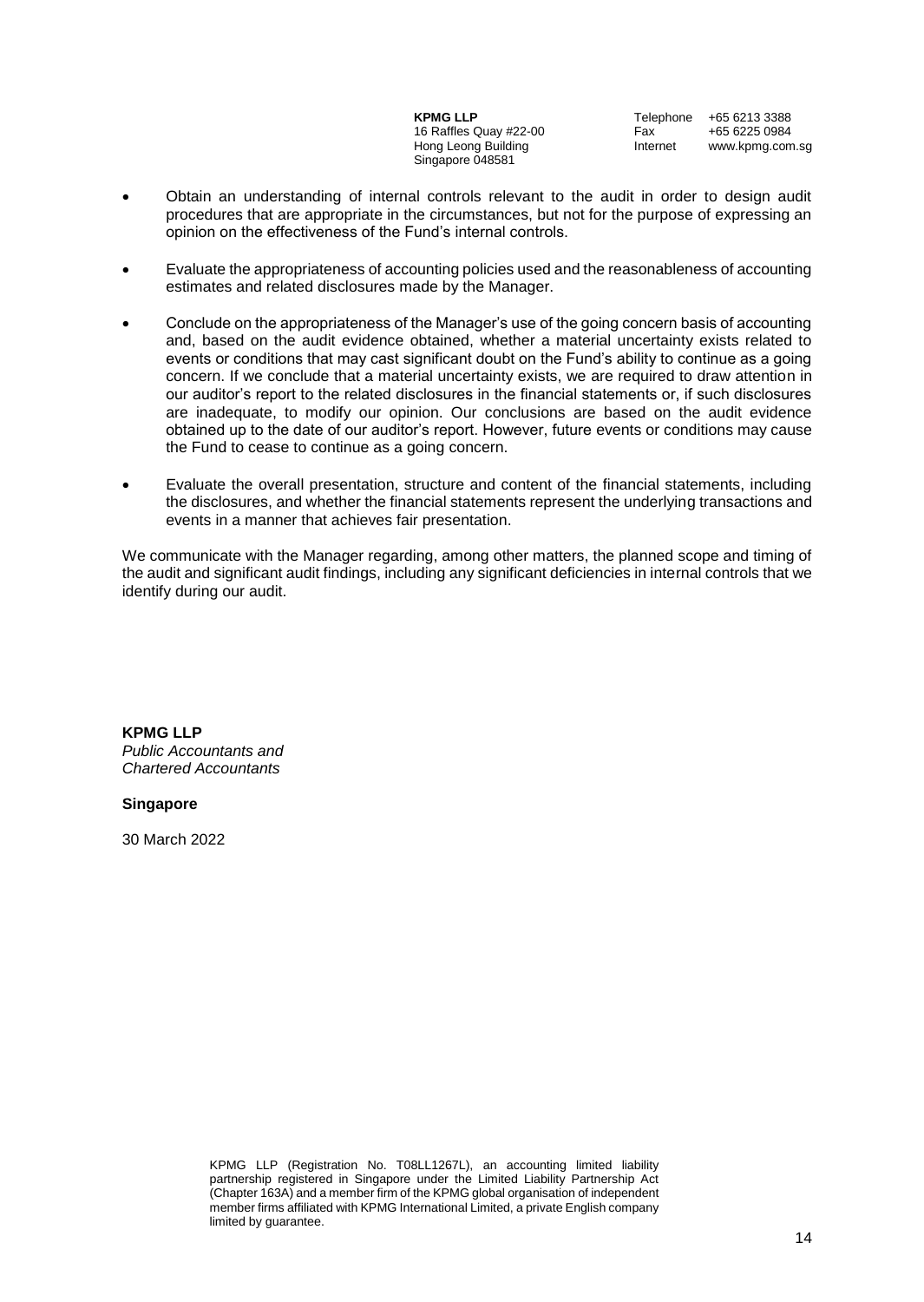## **Statement of Total Return Year ended 31 December 2021**

|                                                  |                | <b>Phillip Money Market Fund</b> |             |  |
|--------------------------------------------------|----------------|----------------------------------|-------------|--|
|                                                  | <b>Note</b>    | 2021                             | 2020        |  |
|                                                  |                | S\$                              | S\$         |  |
| <b>Income</b>                                    |                |                                  |             |  |
| Interest Income                                  |                | 9,893,875                        | 12,401,032  |  |
|                                                  |                | 9,893,875                        | 12,401,032  |  |
| <b>Less: Expenses</b>                            |                |                                  |             |  |
| Management fee                                   |                | 4,314,090                        | 4,986,337   |  |
| Audit fee                                        |                | 13,000                           | 13,000      |  |
| Custody fee                                      |                | 165,674                          | 108,429     |  |
| Trustee fee                                      |                | 134,766                          | 112,660     |  |
| Valuation fee                                    |                | 8,506                            | 8,507       |  |
| <b>Transaction costs</b>                         |                |                                  | 707         |  |
| Other expenses                                   |                | 95,228                           | 131,218     |  |
|                                                  |                | 4,731,264                        | 5,360,858   |  |
| <b>Net income</b>                                |                | 5,162,611                        | 7,040,174   |  |
| Net losses on value of investments               |                |                                  |             |  |
| Net losses on investments                        |                | (3,373,892)                      | (1,850,263) |  |
|                                                  |                | (3,373,892)                      | (1,850,263) |  |
| Total return for the financial year before       |                |                                  |             |  |
| income tax                                       |                | 1,788,719                        | 5,189,911   |  |
| Less: Income tax                                 | $\overline{7}$ |                                  |             |  |
| Total return for the financial year after income |                |                                  |             |  |
| tax                                              |                | 1,788,719                        | 5,189,911   |  |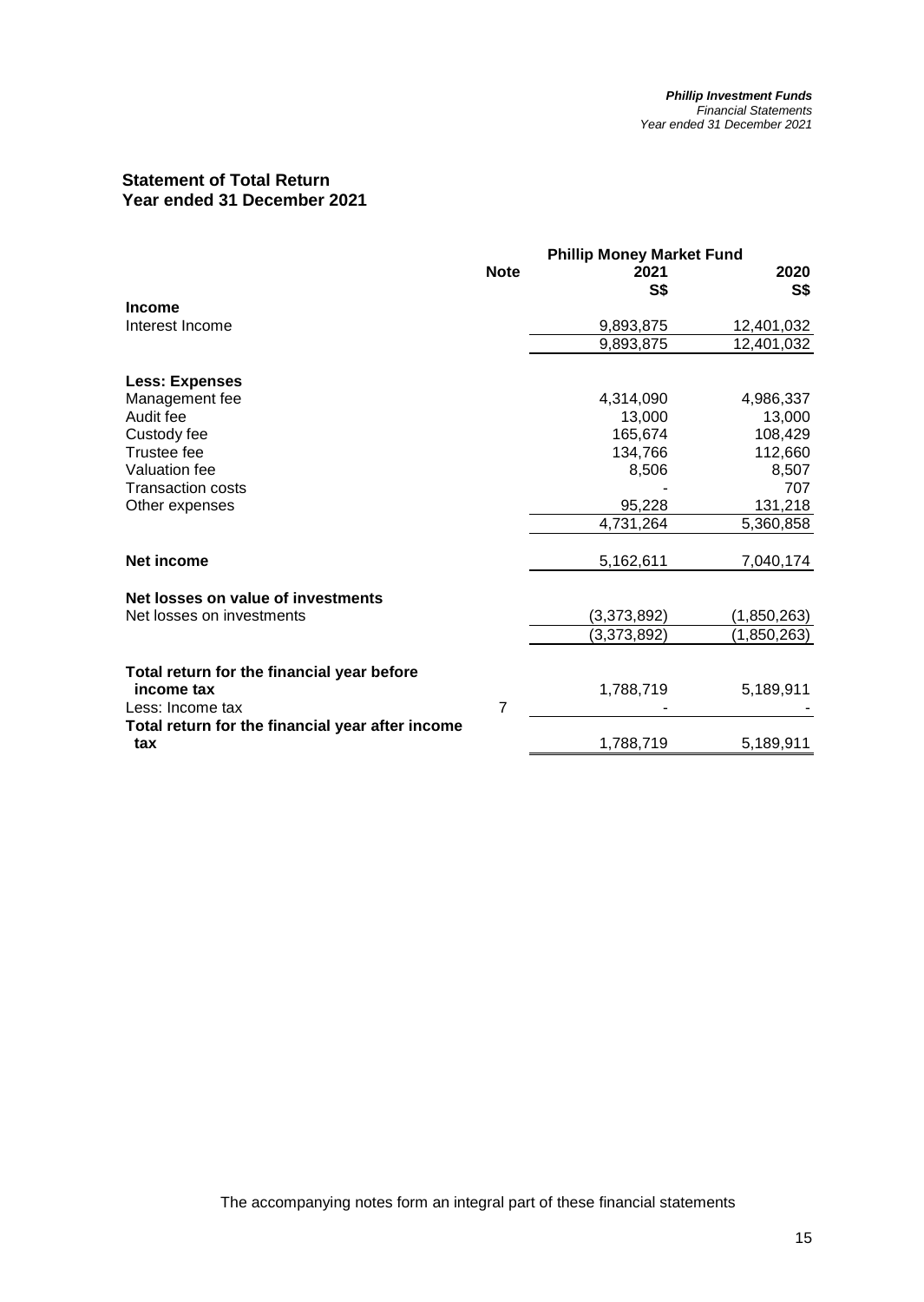## **Statement of Financial Position As at 31 December 2021**

|                                        |             | <b>Phillip Money Market Fund</b> |               |  |  |
|----------------------------------------|-------------|----------------------------------|---------------|--|--|
|                                        | <b>Note</b> | 2021<br>S\$                      | 2020<br>S\$   |  |  |
| <b>Assets</b>                          |             |                                  |               |  |  |
| Portfolio of investments               |             | 946,115,413                      | 1,214,482,301 |  |  |
| Sales awaiting settlement              |             | 6,017,820                        |               |  |  |
| <b>Receivables</b>                     | 3           | 12,318,665                       | 16,262,807    |  |  |
| Cash and cash equivalents              | 4           | 162,104,694                      | 204,473,057   |  |  |
| <b>Total assets</b>                    |             | 1,126,556,592                    | 1,435,218,165 |  |  |
| Liabilities                            |             |                                  |               |  |  |
| Payables                               | 5           | 12,856,377                       | 16,945,064    |  |  |
| Purchases awaiting settlement          |             |                                  | 64,973,350    |  |  |
| <b>Total liabilities</b>               |             | 12,856,377                       | 81,918,414    |  |  |
| <b>Equity</b>                          |             |                                  |               |  |  |
| Net assets attributable to unitholders | 6           | 1,113,700,215                    | 1,353,299,751 |  |  |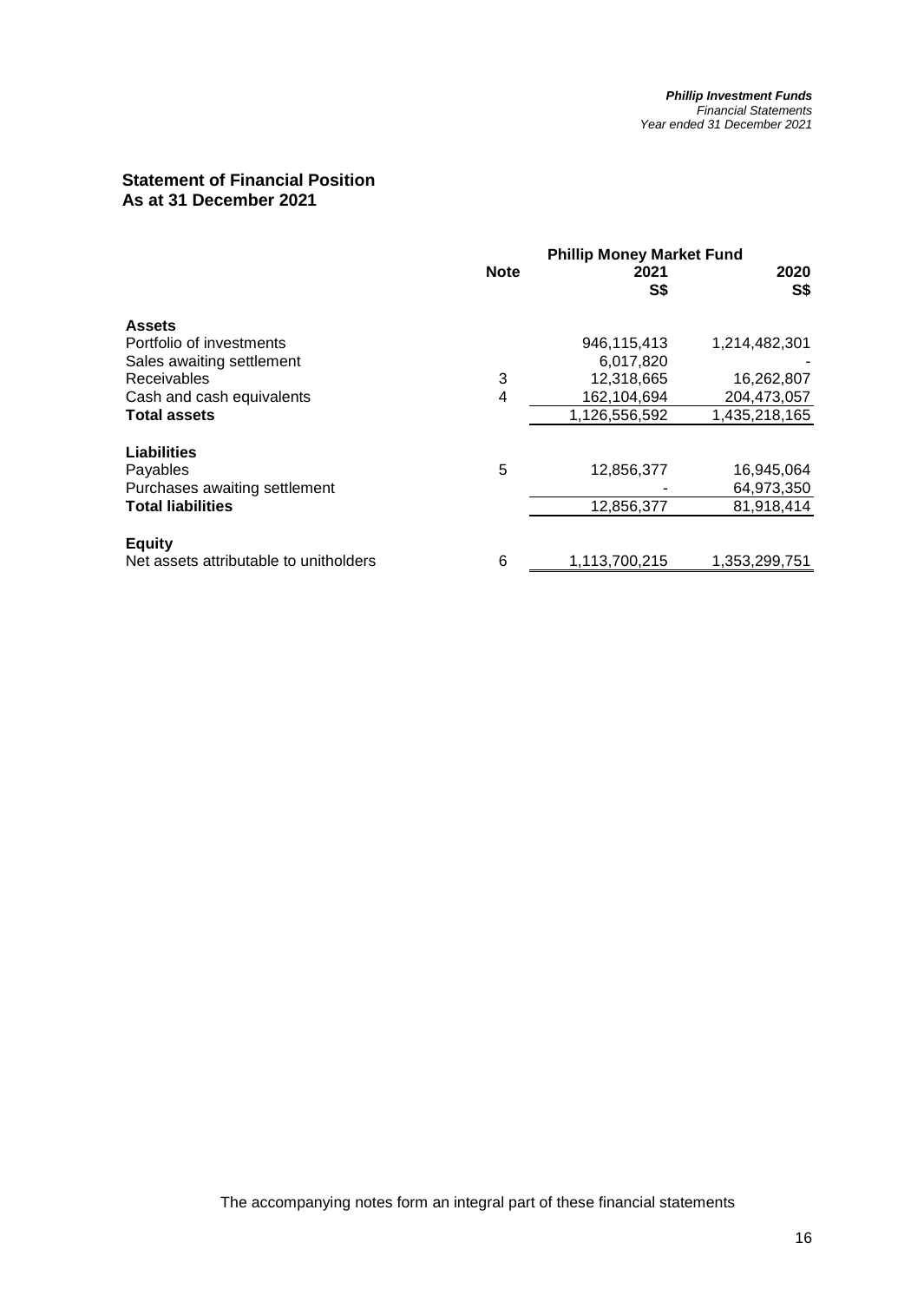## **Statement of Movements of Unitholders' Funds Year ended 31 December 2021**

|                                                                                                              |             | <b>Phillip Money Market Fund</b>    |                                  |
|--------------------------------------------------------------------------------------------------------------|-------------|-------------------------------------|----------------------------------|
|                                                                                                              | <b>Note</b> | 2021<br>S\$                         | 2020<br>S\$                      |
| Net assets attributable to unitholders at the<br>beginning of the financial year                             |             | 1,353,299,751                       | 811,024,477                      |
| <b>Operations</b><br>Change in net assets attributable to unitholders<br>resulting from operations           |             | 1,788,719                           | 5,189,911                        |
| Unitholders' contributions/(withdrawals)                                                                     |             |                                     |                                  |
| Creation of units<br>Cancellation of units                                                                   |             | 6,271,115,218<br>(6, 512, 503, 473) | 6,286,379,611<br>(5,749,294,248) |
| Change in net assets attributable to unitholders<br>resulting from net creation and cancellation of<br>units |             | (241,388,255)                       | 537,085,363                      |
| Total (decrease)/increase in net assets attributable<br>to unitholders                                       |             | (239,599,536)                       | 542,275,274                      |
| Net assets attributable to unitholders at the<br>end of the financial year                                   | 6           | 1,113,700,215                       | 1,353,299,751                    |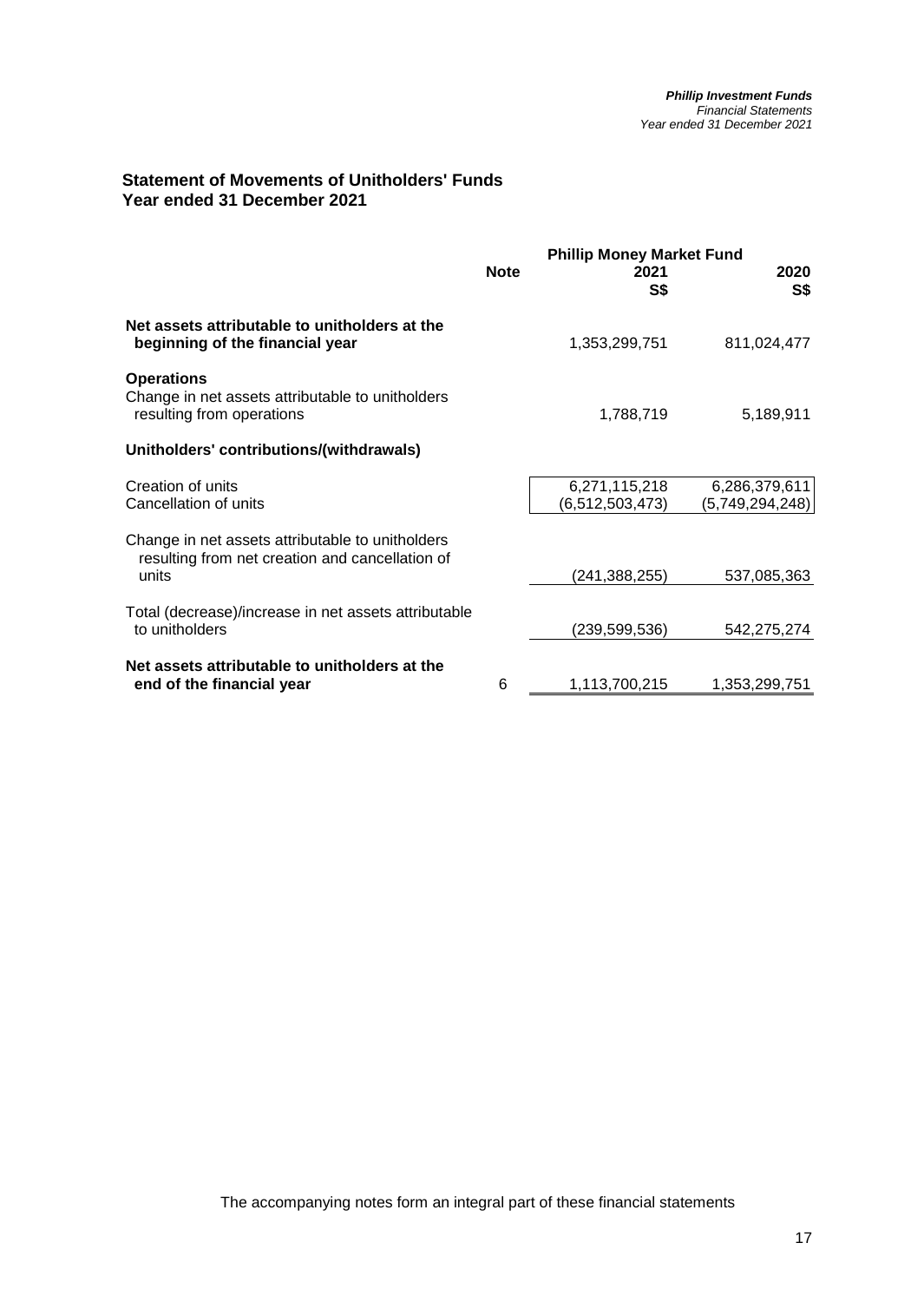As at 31 December 2021

|                                                                                                       | <b>Holdings at</b><br>31 December<br>2021 | Fair value at<br>31 December<br>2021<br><b>S\$</b> | Percentage of<br>total net assets<br>attributable to<br>unitholders at<br>31 December<br>2021<br>% |
|-------------------------------------------------------------------------------------------------------|-------------------------------------------|----------------------------------------------------|----------------------------------------------------------------------------------------------------|
| <b>Phillip Money Market Fund</b><br>By Industry (Primary) (continued)                                 |                                           |                                                    |                                                                                                    |
| <b>Quoted Debt Securities</b>                                                                         |                                           |                                                    |                                                                                                    |
| <b>Banks</b><br><b>Bank Of Communications Company</b><br>Limited/Singapore 0.5% due 18/01/2022        | 30,000,000                                | 29,999,302                                         | 2.69                                                                                               |
| Kookmin Bank/Hong Kong 0% due 27/05/2022<br>Monetary Authority Of Singapore Bill 0% due               | 29,000,000                                | 28,924,600                                         | 2.61                                                                                               |
| 07/01/2022<br>Monetary Authority Of Singapore Bill 0% due                                             | 117,000,000                               | 116,985,710                                        | 10.50                                                                                              |
| 28/01/2022                                                                                            | 78,500,000                                | 78,458,367<br>254,367,979                          | 7.04<br>22.84                                                                                      |
| <b>Commercial Services</b><br>National University Of Singapore 1.855% due<br>02/06/2022               | 250,000                                   | 250,890<br>250,890                                 | 0.02<br>0.02                                                                                       |
| <b>Diversified Financial Services</b><br>Cagamas Global Public Listed Company 1.25%<br>due 08/12/2023 | 22,750,000                                | 22,750,000                                         | 2.04                                                                                               |
| Temasek Financial IV Private Limited 2.7% due<br>25/10/2023                                           | 4,500,000                                 | 4,636,310<br>27,386,310                            | 0.42<br>2.46                                                                                       |
| <b>Engineering and Construction</b><br>Keppel Corporation Limited 0.58% due                           |                                           |                                                    |                                                                                                    |
| 01/03/2022<br>Keppel Corporation Limited 0.58% due<br>22/02/2022                                      | 15,000,000<br>37,000,000                  | 15,000,000<br>37,000,000                           | 1.35<br>3.32                                                                                       |
| Keppel Corporation Limited 0.64% due<br>23/6/2022                                                     | 25,000,000                                | 25,000,000                                         | 2.24                                                                                               |
| Keppel Corporation Limited 3.145% due<br>14/02/2022                                                   | 36,750,000                                | 36,838,278<br>113,838,278                          | 3.31<br>10.22                                                                                      |
| Food                                                                                                  |                                           |                                                    |                                                                                                    |
| F&N Treasury Private Limited 2.8% due<br>22/08/2022<br>F&N Treasury Private Limited 3.09% due         | 250,000                                   | 253,281                                            | 0.02                                                                                               |
| 23/03/2022                                                                                            | 250,000                                   | 251,336<br>504,617                                 | 0.02<br>0.04                                                                                       |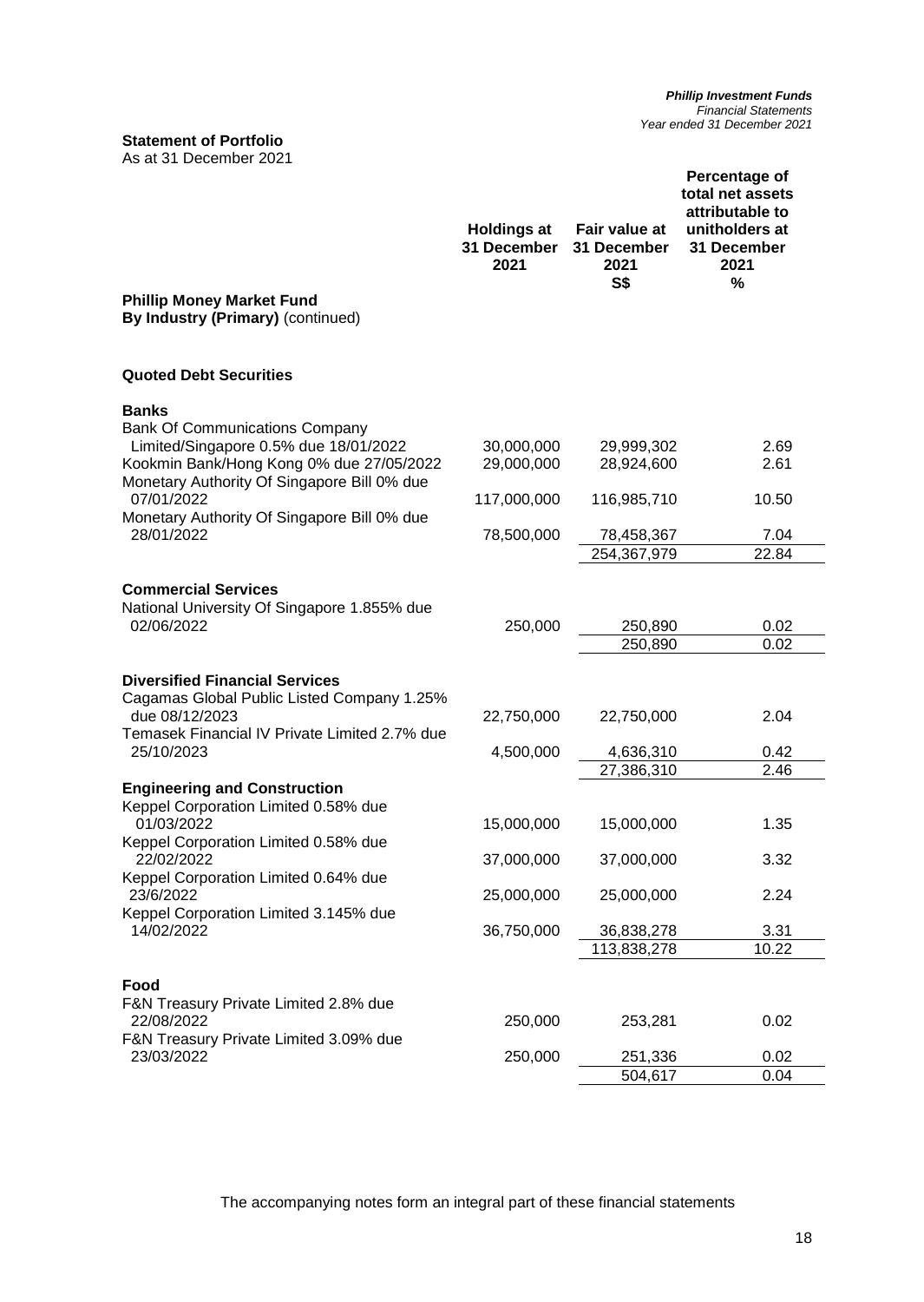As at 31 December 2021

|                                                                                                                                                                                                                                      | <b>Holdings at</b><br>31 December<br>2021 | Fair value at<br>31 December<br>2021<br><b>S\$</b> | Percentage of<br>total net assets<br>attributable to<br>unitholders at<br>31 December<br>2021<br>% |
|--------------------------------------------------------------------------------------------------------------------------------------------------------------------------------------------------------------------------------------|-------------------------------------------|----------------------------------------------------|----------------------------------------------------------------------------------------------------|
| <b>Phillip Money Market Fund</b><br>By Industry (Primary) (continued)                                                                                                                                                                |                                           |                                                    |                                                                                                    |
| <b>Quoted Debt Securities (continued)</b>                                                                                                                                                                                            |                                           |                                                    |                                                                                                    |
| Lodging<br>City Developments Limited 3.48% due<br>03/04/2023<br>City Developments Limited 3.75% due                                                                                                                                  | 3,000,000                                 | 3,076,097                                          | 0.28                                                                                               |
| 06/07/2022                                                                                                                                                                                                                           | 6,750,000                                 | 6,839,499                                          | 0.61                                                                                               |
|                                                                                                                                                                                                                                      |                                           | 9,915,596                                          | 0.89                                                                                               |
| <b>Real Estate</b><br>Ascendas Private Limited 3.5% due 18/01/2023<br>Capitamalls Asia Treasury Limited 3.7% due<br>29/08/2022                                                                                                       | 1,000,000<br>40,750,000                   | 1,024,966<br>41,459,968                            | 0.09<br>3.72                                                                                       |
| Keppel Land Limited 2.68% due 17/01/2023                                                                                                                                                                                             | 250,000                                   | 253,728                                            | 0.02                                                                                               |
| Keppel Land Limited 3.8% due 08/06/2022<br>Wing Tai Holdings Limited 4.5% due 26/09/2022                                                                                                                                             | 9,500,000<br>6,750,000                    | 9,615,571<br>6,910,209                             | 0.87<br>0.62                                                                                       |
| Wing Tai Properties Finance Limited 4.25% due<br>29/11/2022                                                                                                                                                                          | 5,000,000                                 | 5,099,771                                          | 0.46                                                                                               |
|                                                                                                                                                                                                                                      |                                           | 64,364,213                                         | 5.78                                                                                               |
| <b>Real Estate Investment Trusts (REITS)</b><br>Ascendas Real Estate Investment Trust 2.47%<br>due 10/08/2023<br><b>Ascendas Real Estate Investment Trust 3.2%</b><br>due 03/06/2022<br>Ascendas Real Estate Investment Trust 4% due | 3,000,000<br>10,750,000                   | 3,075,285<br>10,864,382                            | 0.28<br>0.98                                                                                       |
| 03/02/2022<br>CCT MTN Private Limited 2.77% due                                                                                                                                                                                      | 18,250,000                                | 18,305,528                                         | 1.64                                                                                               |
| 04/07/2022<br>CMT MTN Private Limited 2.8% due 13/03/2023<br>RCS Trust 2.6% due 05/06/2023                                                                                                                                           | 1,000,000<br>5,250,000<br>11,000,000      | 1,010,842<br>5,374,747<br>11,255,213<br>49,885,997 | 0.09<br>0.48<br>1.01<br>4.48                                                                       |
| Sovereign<br>Export-Import Bank Of Korea 2.318% due                                                                                                                                                                                  |                                           |                                                    |                                                                                                    |
| 27/09/2022<br>Housing & Development Board 2.088% due                                                                                                                                                                                 | 1,500,000                                 | 1,516,797                                          | 0.14                                                                                               |
| 30/08/2022<br>Housing & Development Board 2.303% due                                                                                                                                                                                 | 2,750,000                                 | 2,777,793                                          | 0.25                                                                                               |
| 13/03/2023<br>Housing & Development Board 2.42% due                                                                                                                                                                                  | 250,000                                   | 254,650                                            | 0.02                                                                                               |
| 24/07/2023<br>Land Transport Authority Of Singapore 2.57%                                                                                                                                                                            | 250,000                                   | 255,897                                            | 0.02                                                                                               |
| due 31/08/2022<br>Land Transport Authority Of Singapore 2.9% due                                                                                                                                                                     | 750,000                                   | 760,015                                            | 0.07                                                                                               |
| 19/06/2023                                                                                                                                                                                                                           | 6,250,000                                 | 6,449,748<br>12,014,900                            | 0.58<br>1.08                                                                                       |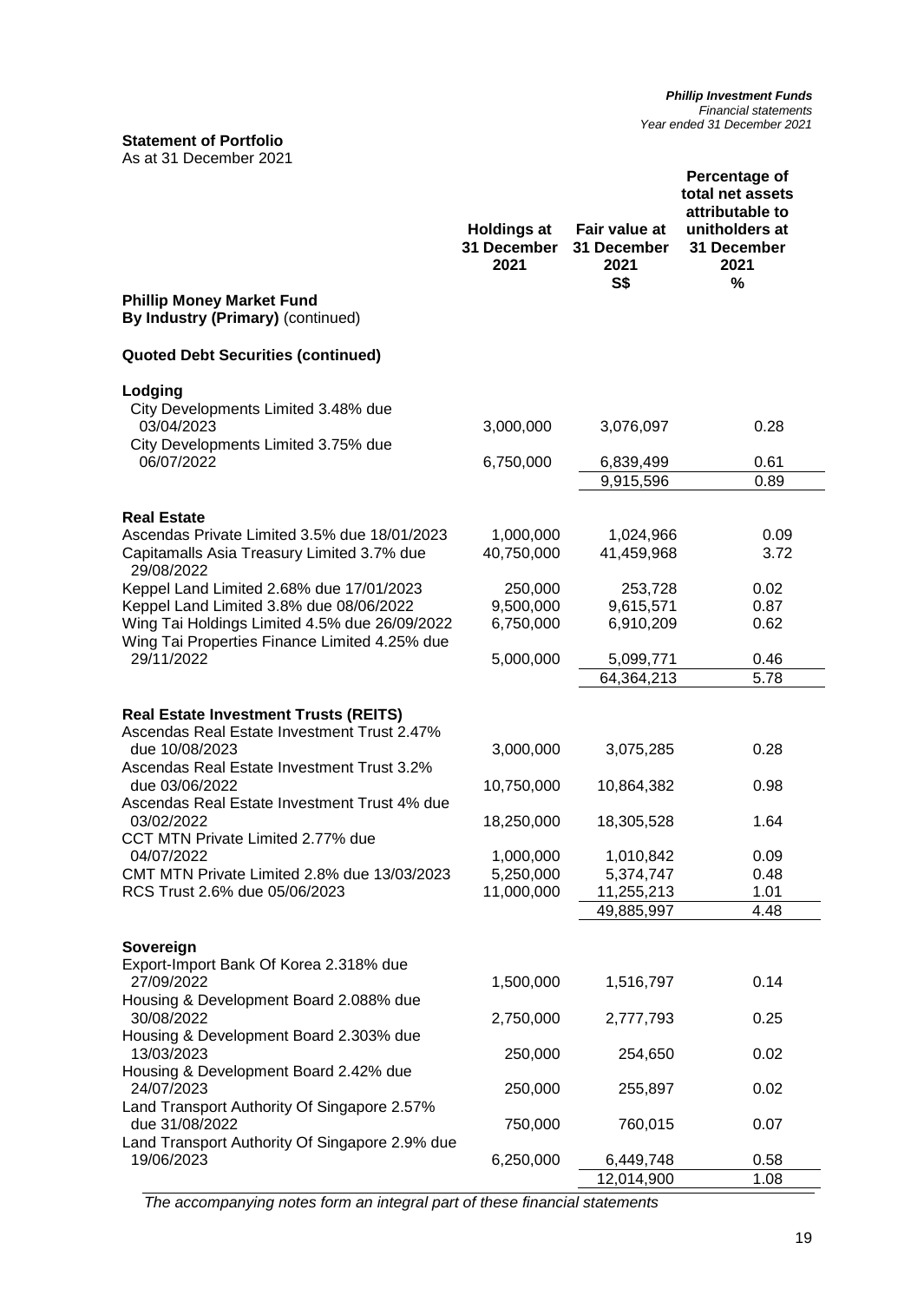As at 31 December 2021

| <b>Holdings at</b><br>31 December<br>2021 | Fair value at<br>31 December<br>2021               | Percentage of<br>total net assets<br>attributable to<br>unitholders at<br>31 December<br>2021<br>%             |
|-------------------------------------------|----------------------------------------------------|----------------------------------------------------------------------------------------------------------------|
|                                           |                                                    |                                                                                                                |
|                                           |                                                    |                                                                                                                |
|                                           |                                                    |                                                                                                                |
|                                           |                                                    | 1.01<br>1.84                                                                                                   |
|                                           |                                                    | 2.85                                                                                                           |
|                                           |                                                    |                                                                                                                |
|                                           | 3,039,902                                          | 0.27                                                                                                           |
|                                           |                                                    | 0.27                                                                                                           |
|                                           | 2,196,849                                          | 0.20                                                                                                           |
|                                           |                                                    | 51.13                                                                                                          |
|                                           |                                                    |                                                                                                                |
|                                           |                                                    |                                                                                                                |
|                                           |                                                    | 9.82                                                                                                           |
|                                           |                                                    | 9.82                                                                                                           |
|                                           | 109,327,000                                        | 9.82                                                                                                           |
|                                           | 11,000,000<br>20,250,000<br>3,000,000<br>1,090,000 | <b>S\$</b><br>11,216,467<br>20,557,292<br>31,773,759<br>3,039,902<br>569,539,290<br>109,327,000<br>109,327,000 |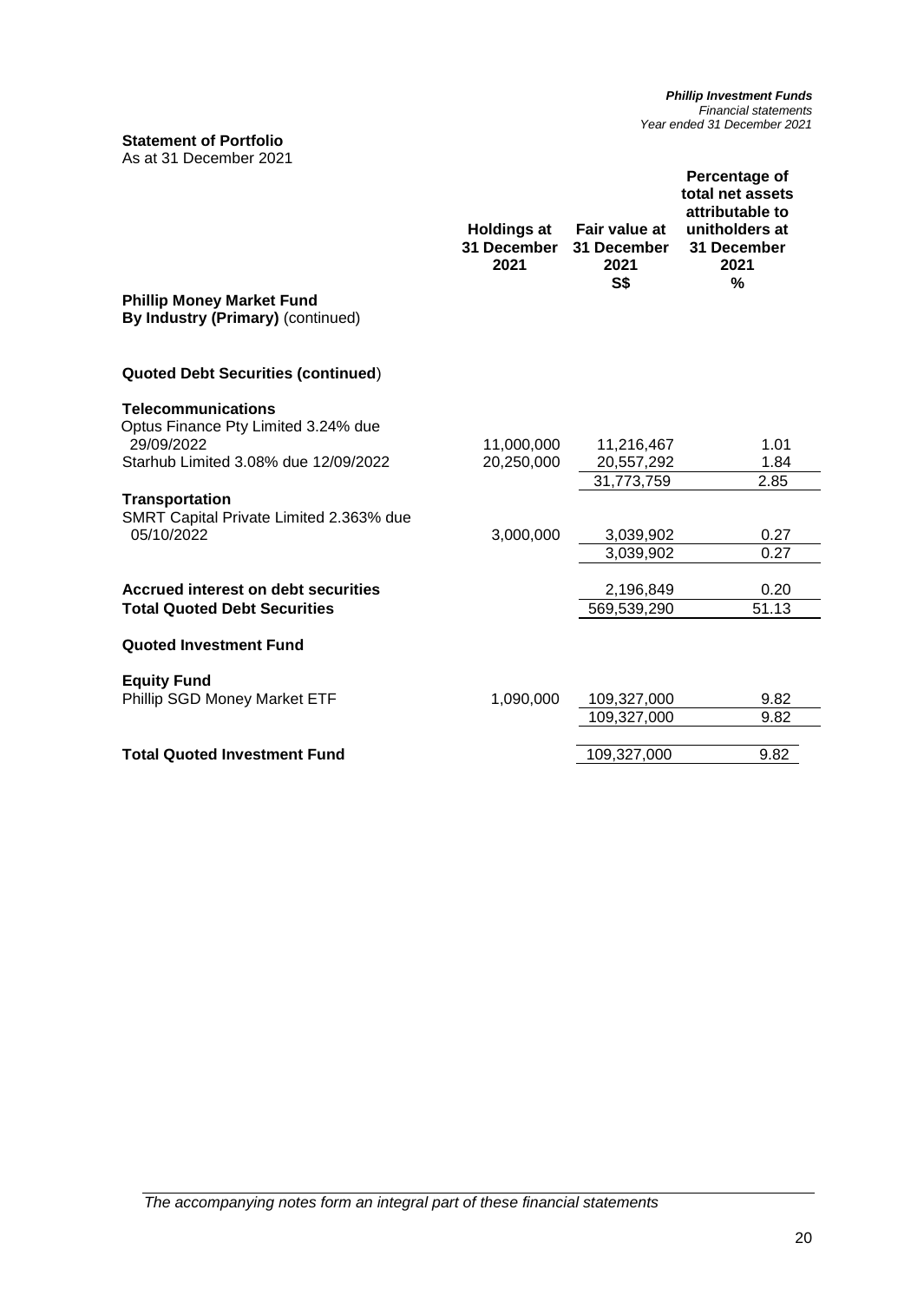As at 31 December 2021

|                                                                       | <b>Holdings at</b><br><b>31 December</b><br>2021 | Fair value at<br>31 December<br>2021<br>S\$ | Percentage of<br>total net assets<br>attributable to<br>unitholders at<br>31 December<br>2021<br>% |
|-----------------------------------------------------------------------|--------------------------------------------------|---------------------------------------------|----------------------------------------------------------------------------------------------------|
| <b>Phillip Money Market Fund</b><br>By Industry (Primary) (continued) |                                                  |                                             |                                                                                                    |
| <b>Fixed deposits</b>                                                 |                                                  |                                             |                                                                                                    |
| <b>Banks</b>                                                          |                                                  |                                             |                                                                                                    |
| Industrial and Commercial Bank of China<br>Singapore Branch           |                                                  | 41,596,126                                  | 3.73                                                                                               |
| <b>Qatar National Bank</b>                                            |                                                  | 134,613,245                                 | 12.09                                                                                              |
| The Bank of East Asia Ltd                                             |                                                  | 90,629,083                                  | 8.14                                                                                               |
|                                                                       |                                                  | 266,838,454                                 | 23.96                                                                                              |
| <b>Accrued interest on fixed deposits</b>                             |                                                  | 410,669                                     | 0.04                                                                                               |
| <b>Total Fixed Deposits</b>                                           |                                                  | 267,249,123                                 | 24.00                                                                                              |
|                                                                       |                                                  |                                             |                                                                                                    |
| <b>Portfolio of investments</b>                                       |                                                  | 946,115,413                                 | 84.95                                                                                              |
| Other net assets                                                      |                                                  | 167,584,802                                 | 15.05                                                                                              |
| Net assets attributable to unitholders                                |                                                  | 1,113,700,215                               | 100.00                                                                                             |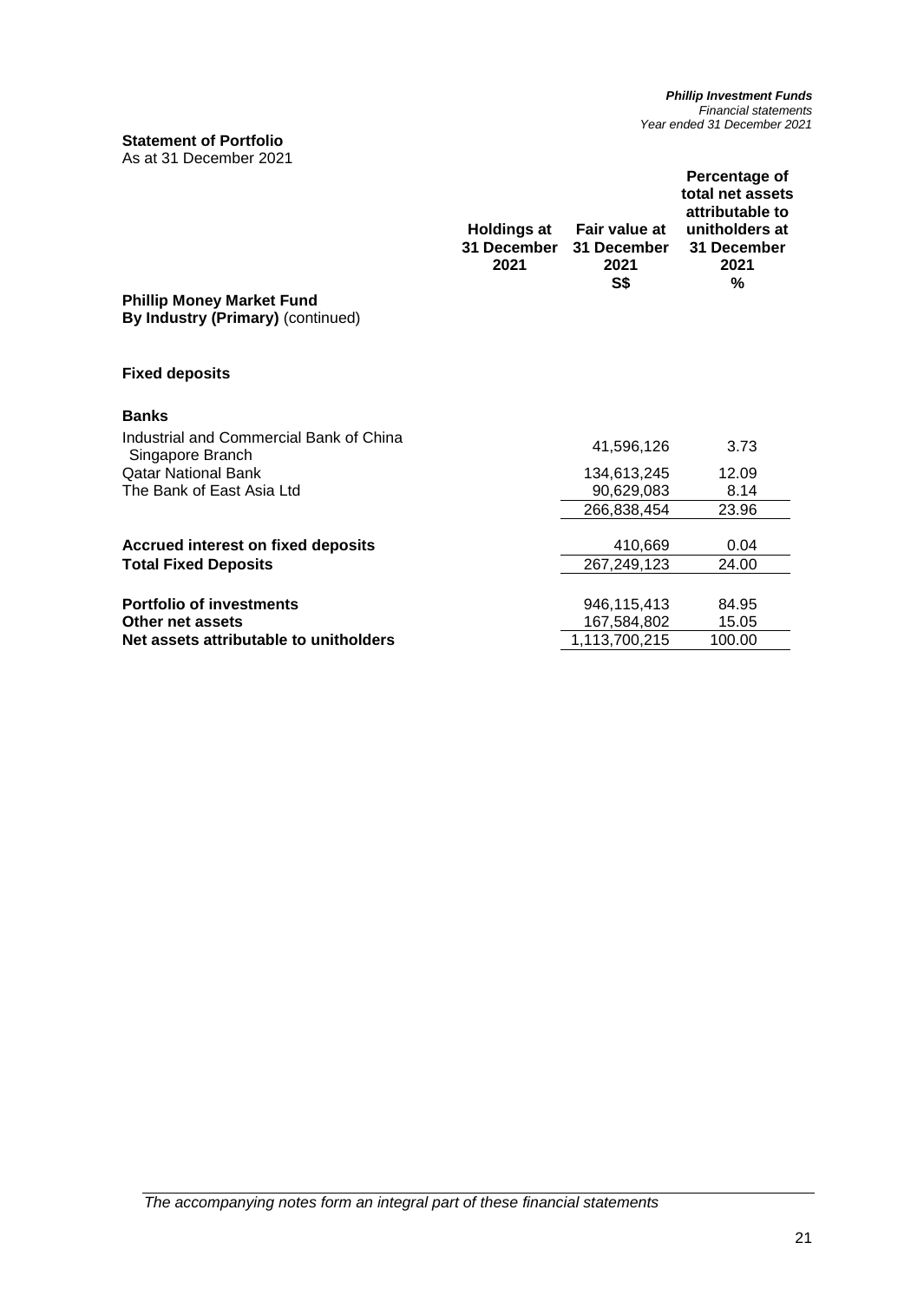As at 31 December 2021

#### **Phillip Money Market Fund By Industry (Summary)**

| <b>By Industry (Summary)</b><br>Fair value at<br>31 December<br>2021 |                          | Percentage of<br>total net assets<br>attributable to<br>unitholders at<br>31 December<br>2021<br>% | <b>Percentage of</b><br>total net assets<br>attributable to<br>unitholders at<br>31 December<br>2020<br>% |
|----------------------------------------------------------------------|--------------------------|----------------------------------------------------------------------------------------------------|-----------------------------------------------------------------------------------------------------------|
| Airlines                                                             |                          |                                                                                                    | 0.72                                                                                                      |
| <b>Banks</b>                                                         | 521,206,433              | 46.80                                                                                              | 47.58                                                                                                     |
| <b>Commercial Services</b>                                           | 250,890                  | 0.02                                                                                               | 0.04                                                                                                      |
| <b>Diversified Financial Services</b>                                | 27,386,310               | 2.46                                                                                               |                                                                                                           |
| <b>Engineering and Construction</b>                                  | 113,838,278              | 10.22                                                                                              | 1.15                                                                                                      |
| <b>Equity Fund</b>                                                   | 109,327,000              | 9.82                                                                                               | 8.50                                                                                                      |
| Financials                                                           |                          |                                                                                                    | 1.89                                                                                                      |
| Investment companies                                                 |                          |                                                                                                    | 0.98                                                                                                      |
| Food                                                                 | 504,617                  | 0.04                                                                                               |                                                                                                           |
| Lodging                                                              | 9,915,596                | 0.89                                                                                               | 0.15                                                                                                      |
| <b>Real Estate</b><br>Real Estate Investment Trusts (REITS)          | 64,364,213<br>49,885,997 | 5.78<br>4.48                                                                                       | 7.83<br>0.58                                                                                              |
| Sovereign                                                            | 12,014,900               | 1.08                                                                                               | 20.05                                                                                                     |
| Telecommunications                                                   | 31,773,759               | 2.85                                                                                               | 0.02                                                                                                      |
| Transportation                                                       | 3,039,902                | 0.27                                                                                               |                                                                                                           |
| Accrued Interest on debt securities                                  | 2,196,849                | 0.20                                                                                               | 0.19                                                                                                      |
| Accrued Interest on fixed deposit                                    | 410,669                  | 0.04                                                                                               | 0.06                                                                                                      |
| <b>Portfolio of investments</b>                                      | 946,115,413              | 84.95                                                                                              | 89.74                                                                                                     |
| <b>Other net assets</b>                                              | 167,584,802              | 15.05                                                                                              | 10.26                                                                                                     |
| Net assets attributable to unitholders                               | 1,113,700,215            | 100.00                                                                                             | 100.00                                                                                                    |
| <b>By Geography (Secondary)</b>                                      |                          |                                                                                                    |                                                                                                           |
| Australia                                                            | 11,216,467               | 1.01                                                                                               |                                                                                                           |
| <b>British Virgin Islands</b>                                        | 5,099,771                | 0.46                                                                                               | 0.05                                                                                                      |
| Cayman Islands                                                       |                          |                                                                                                    | 1.88                                                                                                      |
| China                                                                | 29,999,302               | 2.69                                                                                               | 4.43                                                                                                      |
| Hong Kong SAR                                                        |                          |                                                                                                    | 4.17                                                                                                      |
| Malaysia                                                             | 22,750,000               | 2.04                                                                                               |                                                                                                           |
| Singapore                                                            | 844,000,958              | 75.78                                                                                              | 76.74                                                                                                     |
| South Korea                                                          | 30,441,397               | 2.73                                                                                               |                                                                                                           |
| Switzerland                                                          |                          |                                                                                                    | 2.22                                                                                                      |
| Accrued Interest on debt securities                                  | 2,196,849                | 0.20                                                                                               | 0.19                                                                                                      |
| Accrued Interest on fixed deposit                                    | 410,669                  | 0.04                                                                                               | 0.06                                                                                                      |
| <b>Portfolio of investments</b>                                      | 946,115,413              | 84.95                                                                                              | 89.74                                                                                                     |
| Other net assets                                                     | 167,584,802              | 15.05                                                                                              | 10.26                                                                                                     |
| Net assets attributable to unitholders                               | 1,113,700,215            | 100.00                                                                                             | 100.00                                                                                                    |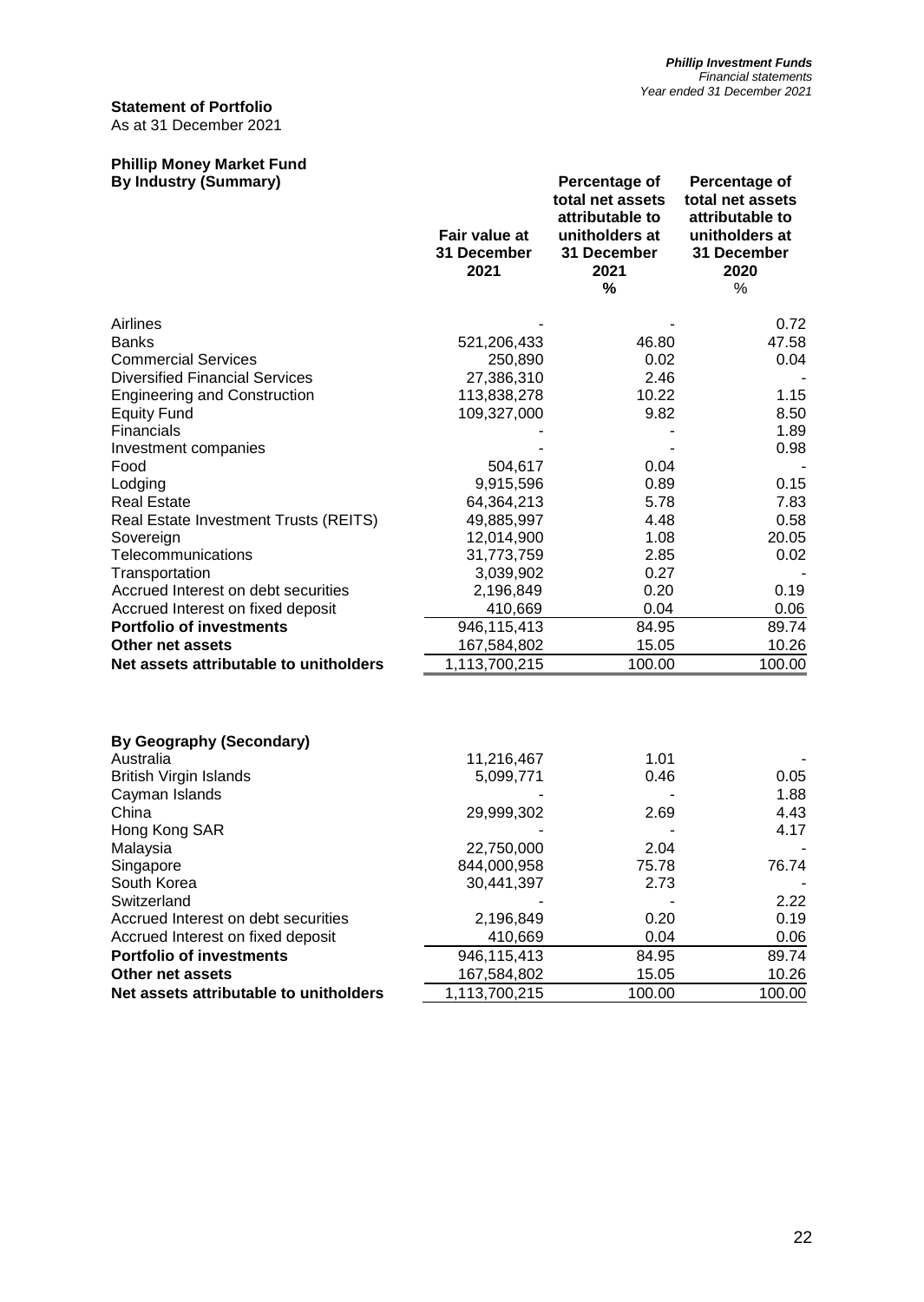## **Notes to the Financial Statements**

These notes form an integral part of the financial statements.

#### **1 Domicile and activities**

Phillip Investment Funds (the "Fund") is an open ended umbrella unit trust constituted pursuant to a Trust Deed dated 26 February 2001 together with its Amending and Restating Deeds and its Supplemental Deed thereon (thereafter referred to as the "Trust Deed") between Phillip Capital Management (S) Ltd (the "Manager") and BNP Paribas Trust Services Singapore Limited (the "Trustee"). The Trust Deed is governed by and construed in accordance with the laws of the Republic of Singapore.

The Fund offers a series of sub funds (the "Sub-Funds"); these were first offered for sale in Singapore on the following launch dates:

#### **Sub-Fund Launch date**

Phillip Money Market Fund 1 March 2001

#### *Phillip Money Market Fund*

The investment objective of Phillip Money Market Fund is to aim to preserve principal value and maintain a high degree of liquidity while producing returns comparable to that of Singapore dollar savings deposits. The Sub-Fund invests primarily in short term, high quality money market instruments and debt securities. Such investments may include government and corporate bonds, commercial bills and deposits with financial institutions. The Money Market Funds Investment Guidelines in Appendix 2 of the Code on Collective Investment Schemes apply to this Sub-Fund. The Phillip Money Market Fund is relatively low risk and its objective is targeted at achieving absolute returns. The benchmark for the Phillip Money Market Fund is the bank savings deposit rate.

## **2 Significant accounting policies**

#### *2.1 Basis of preparation*

The financial statements, expressed in Singapore dollars, have been prepared under the historical cost basis, as modified by the revaluation of investments, and in accordance with the Statement of Recommended Accounting Practice 7 *"Reporting Framework for Investment Funds"* revised and issued by the Institute of Singapore Chartered Accountants.

The Fund has adopted the recommendations of revised RAP 7 (revised July 2020) issued by the Institute of Singapore Chartered Accountants effective for the financial year beginning 1 July 2020. The adoption of the Revised RAP 7 did not result in any significant changes to the accounting policies of the Trust and had no material effect on the amounts reported for current financial years.

For the purposes of preparation of these financial statements, the basis used for calculating the expense ratio and turnover ratio are in accordance with the guidelines issued by the Investment Management Association of Singapore ("IMAS") and the Code on Collective Investment Schemes under the Securities and Futures Act 2001 ("Code") respectively.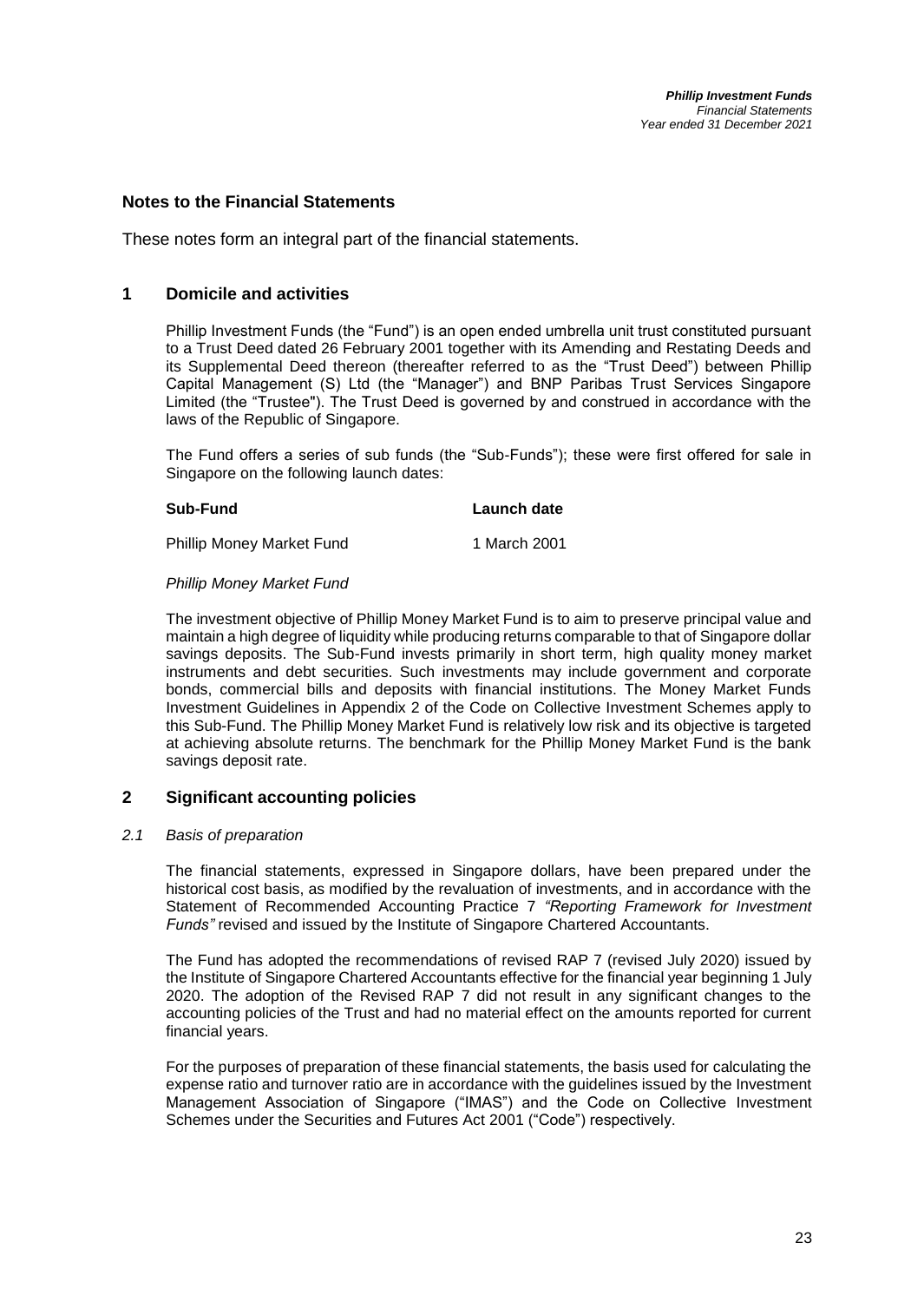#### *2.2 Basis of valuation of investments*

Quoted investments are stated at fair value based on the last traded prices for debt securities at the reporting date. If there is no last bid price, the fair value is determined using valuation techniques that are commonly used by market participants. Unrealised gains/losses on investments are represented by the difference between the fair value and the carrying value of investments and are recognised in the Statement of Total Return. Realised gains and losses upon disposal of investments are computed on the basis of the difference between the carrying value ·and the selling price of investments on trade date and are taken to the Statement of Total Return.

Fixed deposits are short-term highly liquid investments that are readily convertible to known amounts of cash and are subject to an insignificant risk of changes in value.

#### *2.3 Financial derivatives*

Derivatives are recognised initially at fair value; attributable transaction costs are recognised in the Statement of Total Return when incurred. Subsequent to initial recognition, derivatives are measured at fair value, and changes in fair value therein are recognised in the Statement of Total Return.

#### *2.4 Recognition of income*

Interest income is recognised as it accrues in the Statement of Total Return, using the effective interest method.

#### *2.5 Foreign currency translation*

Transactions in foreign currencies are translated at the exchange rate at the date of transaction. Monetary assets and liabilities denominated in foreign currencies at the reporting date are translated at exchange rates at the reporting date. All exchange differences are recognised in the Statement of Total Return.

#### *2.6 Income tax expense*

The Fund was approved for the Enhanced-Tier Fund Tax Incentive Scheme under Section 13U (formerly 13X) of the Income Tax Act by the Monetary Authority of Singapore ("MAS") with effect from 12 December 2011. The tax exemption status will be for the life of the Fund, provided the Fund continues to meet all the terms and conditions set out by MAS and the relevant Income Tax legislations.

#### *2.7 Cash and cash equivalents*

Cash and cash equivalents comprise cash and bank balances. Cash equivalents are short-term highly liquid investments that are readily convertible to known amounts of cash and are subject to an insignificant risk of changes in value.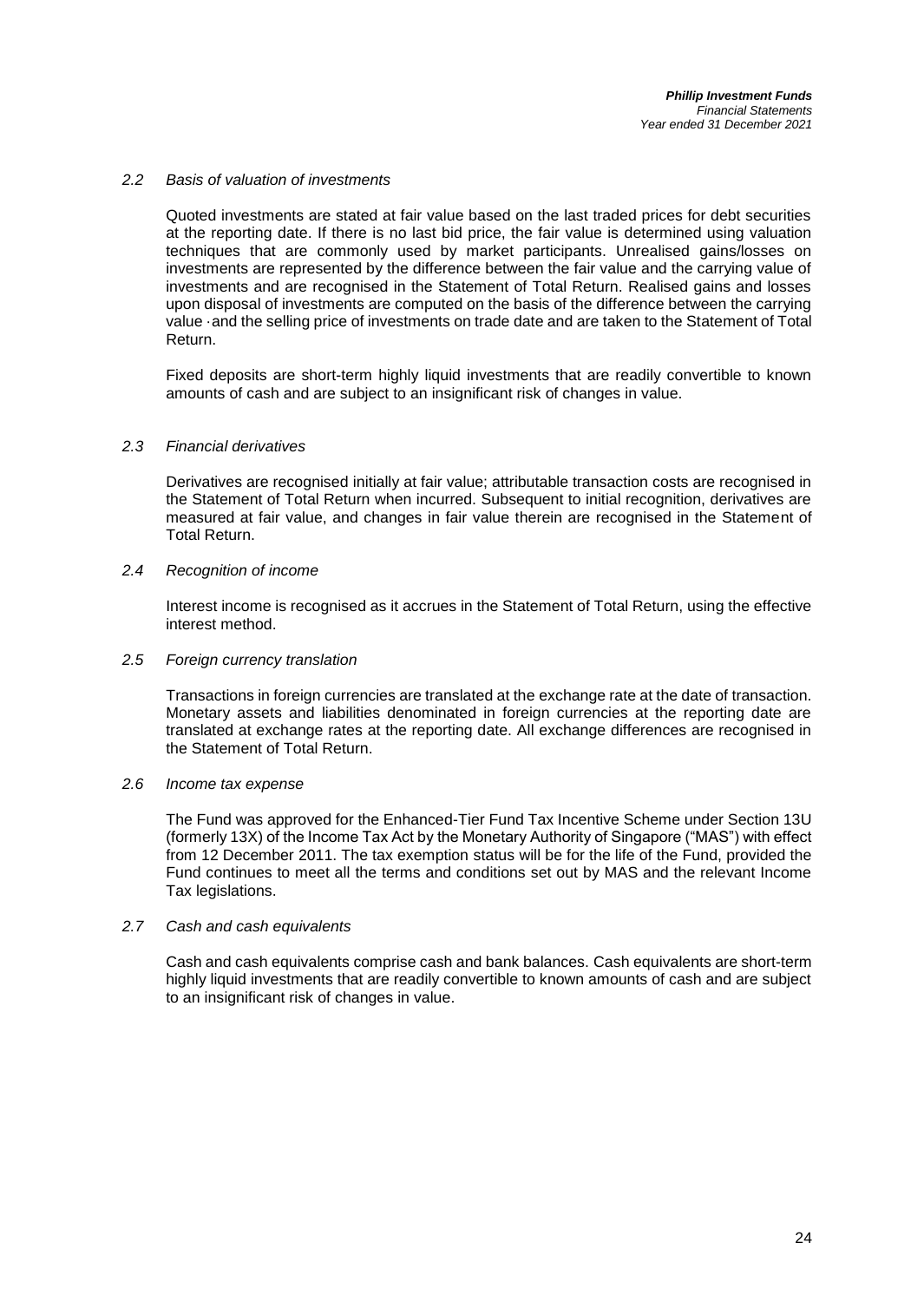#### *2.8 Net assets attributable to unitholders*

Net assets attributable to unitholders are classified as equity.

## **3 Receivables**

|                                                   | <b>Phillip Money Market Fund</b> |             |  |
|---------------------------------------------------|----------------------------------|-------------|--|
|                                                   | 2021<br>S\$                      | 2020<br>S\$ |  |
| Receivable from unitholders for creation of units | 12.301.500                       | 16.229.470  |  |
| Accrued interest receivable                       | 17.165                           | 33,337      |  |
|                                                   | 12.318.665                       | 16,262,807  |  |

## **4 Cash and cash equivalents**

|                        |             | <b>Phillip Money Market Fund</b> |  |  |
|------------------------|-------------|----------------------------------|--|--|
|                        | 2021<br>S\$ | 2020<br>S\$                      |  |  |
| Cash and bank balances | 162.104.694 | 204.473.057                      |  |  |
|                        |             |                                  |  |  |

## **5 Payables**

|                                                  | <b>Phillip Money Market Fund</b> |             |  |
|--------------------------------------------------|----------------------------------|-------------|--|
|                                                  | 2021<br>S\$                      | 2020<br>S\$ |  |
| Payable to unitholders for cancellation of units | 12.186.875                       | 16.370.928  |  |
| Accrued expenses                                 | 669.502                          | 574.136     |  |
|                                                  | 12,856,377                       | 16,945,064  |  |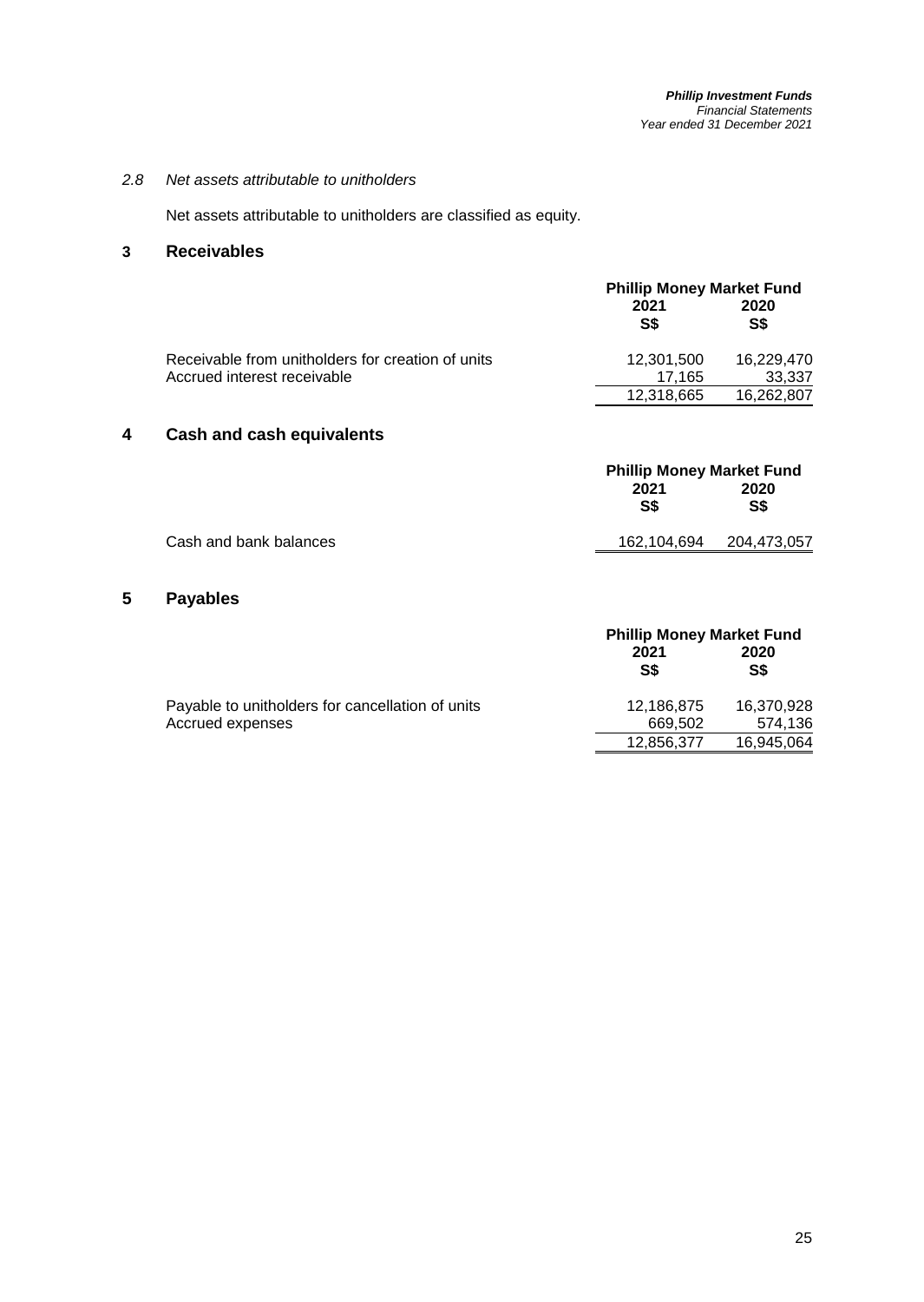## **6 Units in issue**

During the year the number of units issued, redeemed and outstanding were as follows:

#### **Phillip Money Market Fund**

|                                     |                    | 2021           |                         |                                   |
|-------------------------------------|--------------------|----------------|-------------------------|-----------------------------------|
|                                     | <b>Class A SGD</b> |                | Class I SGD Class E SGD | Total                             |
| Units at beginning of the financial |                    |                |                         |                                   |
| year                                | 1,080,721,621      | 26,817,164     |                         | $-1,107,538,785$                  |
| Units created                       | 4,806,092,065      | 5,450,793      | 367,756,840             | 5,179,299,698                     |
| Units cancelled                     | (5,065,700,800)    | (22, 209, 400) |                         | $(272,996,190)$ $(5,360,906,390)$ |
| Units at end of the financial year  | 821,112,886        | 10,058,557     | 94,760,650              | 925,932,093                       |
| Net assets attributable to          |                    |                |                         |                                   |
| unitholder - S\$                    | 1,008,314,542      | 10,416,487     |                         | 94,969,186 1,113,700,215          |
| Net asset value per unit - S\$      | 1.2279             | 1.0355         | 1.0022                  | 1.2027                            |

|                                             | 2020               |                    |                 |
|---------------------------------------------|--------------------|--------------------|-----------------|
|                                             | <b>Class A SGD</b> | <b>Class I SGD</b> | Total           |
| Units at beginning of the financial year    | 650,819,716        | 16,305,887         | 667,125,603     |
| Units created                               | 5,096,073,380      | 43,671,631         | 5,139,745,011   |
| Units cancelled                             | (4,666,171,475)    | (33,160,354)       | (4,699,331,829) |
| Units at end of the financial year          | 1,080,721,621      | 26,817,164         | 1,107,538,785   |
| Net assets attributable to unitholder - S\$ | 1,325,590,619      | 27,709,132         | 1,353,299,751   |
| Net asset value per unit - S\$              | 1.2265             | 1.0332             | 1.2218          |

Class A SGD Units are offered to investors who invest S\$500 and above. Class I SGD Units are offered to investors who invest S\$250,000 and above. Class E SGD Units are offered to investors as may be permitted by the Managers at their sole discretion. All classes constitute the Sub-Fund and are not separate sub-funds. Any expense, income and/or gain which is attributable to a particular class is deducted from or added to (as the case may be) the value of the sub-fund which is attributable to that class. A separate net asset value per unit is calculated for each class.

For subscriptions and redemptions and for various fee calculations, investments are stated at the last traded price/amortised cost on the valuation day for the purpose of determining net asset value per unit while for reporting purpose, the investments are valued at the relevant bid market prices as at the reporting date.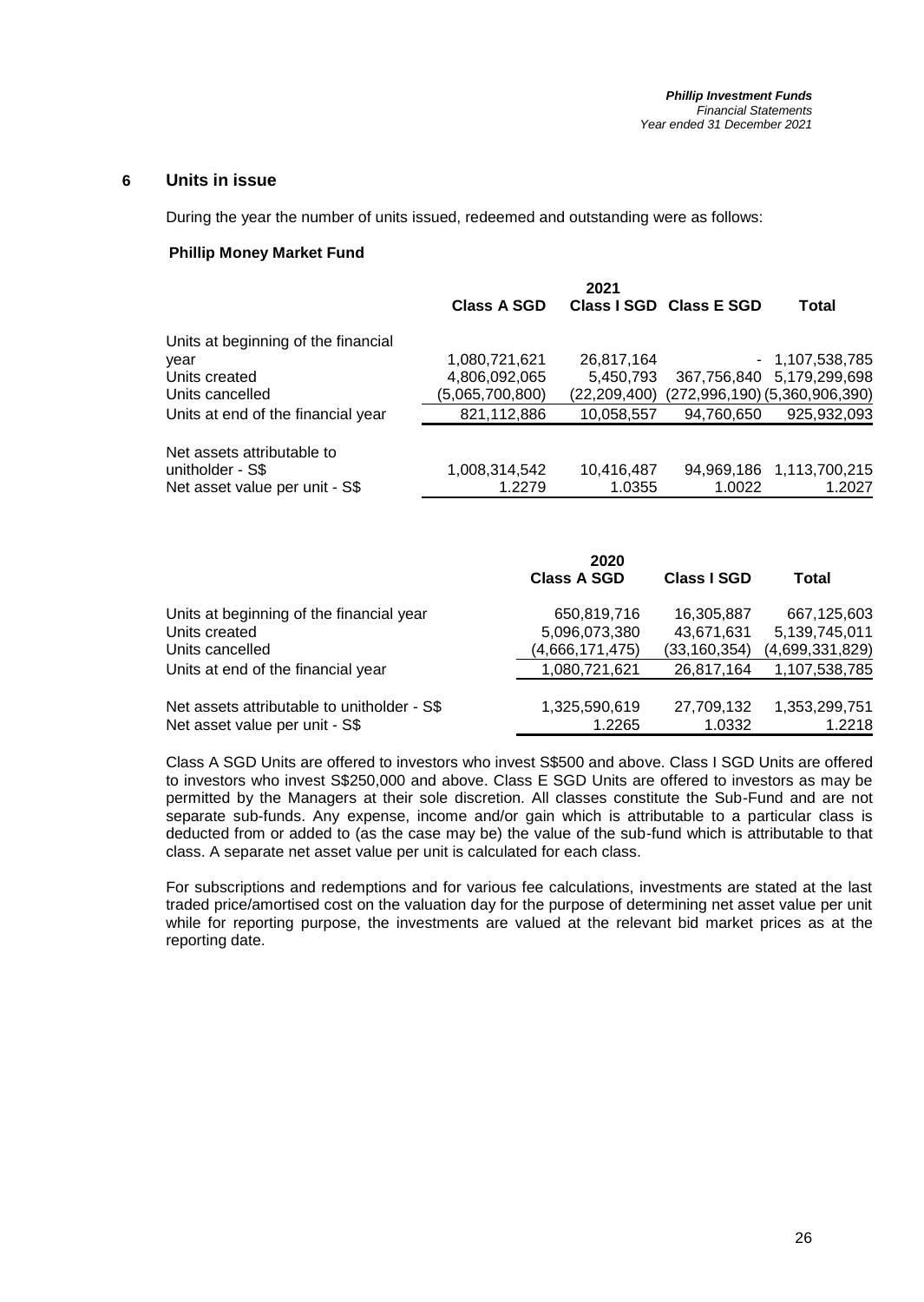The effect of last traded price/amortised cost in the net assets attributable to unitholders is as follows:

## **Phillip Money Market Fund**

|                                                                                                                                                                                  |                           | 2021                       |                           |
|----------------------------------------------------------------------------------------------------------------------------------------------------------------------------------|---------------------------|----------------------------|---------------------------|
|                                                                                                                                                                                  | <b>Class A SGD</b><br>S\$ | Class I SGD<br>S\$         | <b>Class E SGD</b><br>S\$ |
| Net assets attributable to unitholders per<br>financial statements per unit                                                                                                      | 1.2279                    | 1.0355                     | 1.0022                    |
| Effect of adopting amortised cost per unit                                                                                                                                       |                           |                            | (0.0001)                  |
| Net assets attributable to unitholders per<br>unit for issuing/redeeming                                                                                                         | 1.2279                    | 1.0355                     | 1.0021                    |
|                                                                                                                                                                                  |                           | 2020<br><b>Class A SGD</b> | <b>Class I SGD</b>        |
|                                                                                                                                                                                  |                           | S\$                        | S\$                       |
| Net assets attributable to unitholders per financial<br>statements per unit<br>Effect of adopting amortised cost per unit<br>Net assets attributable to unitholders per unit for |                           | 1.2265                     | 1.0332                    |

## **7 Income Tax**

The Fund was approved for the Enhanced Tier Fund Tax Incentive Scheme under Section 13U (formerly 13X) of the Income Tax Act by the Monetary Authority of Singapore ("MAS") with effect from 12 December 2011. The tax exemption status will be for the life of the Fund, provided the Fund continues to meet all the terms and conditions set out by MAS and the relevant Income Tax legislations.

#### **8 Financial risk management**

The Sub-Fund's activities are exposed to a variety of market risks (including price risk, interest rate risk and currency risk), liquidity risk and credit risk. The Sub-Fund's overall risk management programme seeks to minimise potential adverse effects on the Sub-Fund's financial performance. The Sub-Fund may use futures contracts, options contracts and/or currency forward contracts subject to the terms of the Trust Deed to moderate certain risk exposures. Specific guidelines on exposures to individual securities and certain industries are in place for the Sub-Fund at any time as part of the overall financial risk management to reduce the Sub-Fund's risk exposures.

#### *a) Market risk*

Market risk is the risk of potential adverse change to the value of financial instruments because of changes in market conditions such as interest rate movements and volatility in securities' prices. The Manager manages each Sub-Fund's exposure to market risk through the use of risk management strategies and various analytical monitoring techniques.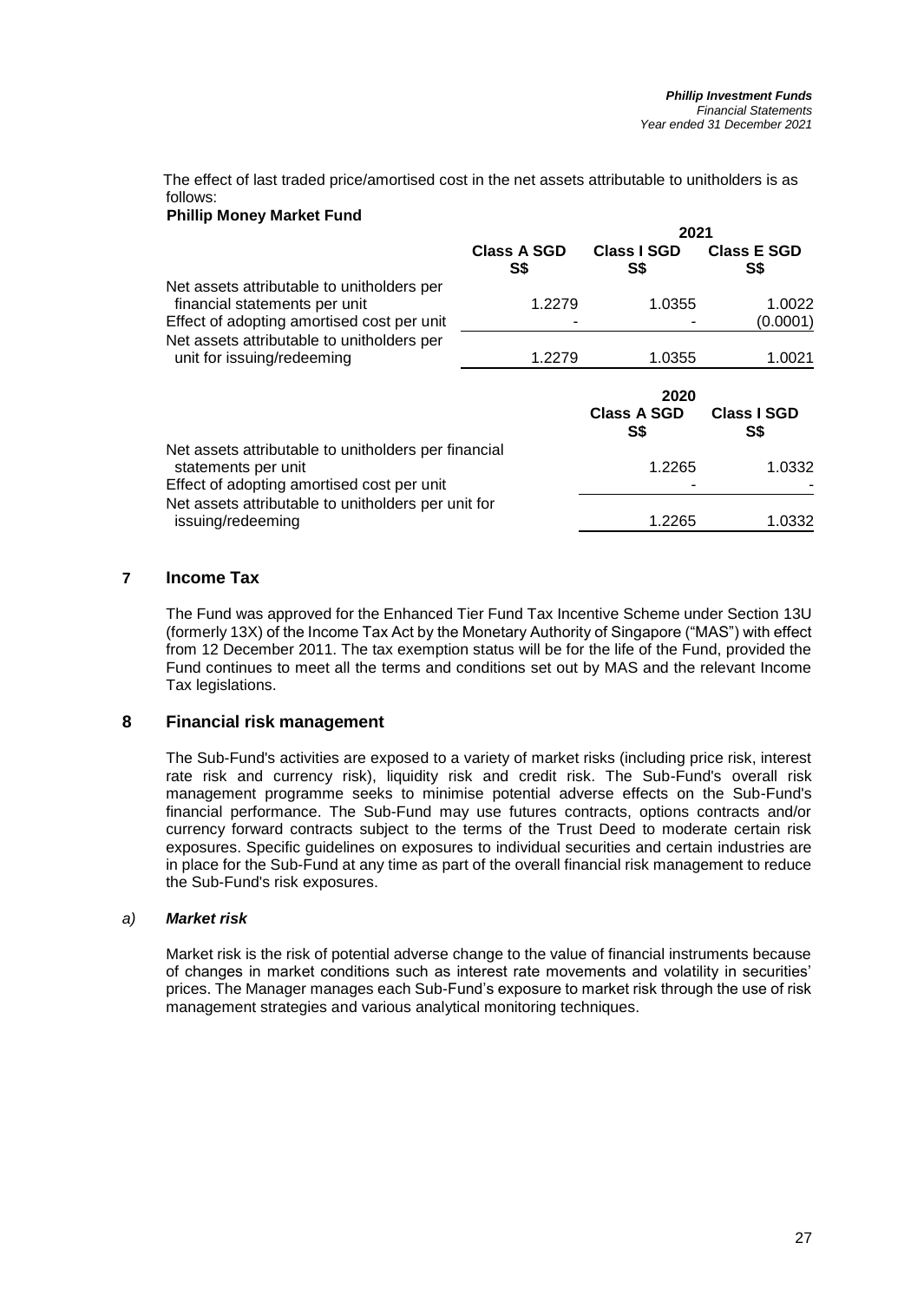i. Price risk

Price risk is the risk that the fair values of equities or future cash flows of a financial instrument will fluctuate because of changes in market prices (other than those arising from interest rate risk or currency risk).

The investments of the Sub-Fund are subject to normal market fluctuations and the risks inherent in investing in securities markets and there can be no assurance that appreciation will occur. It is the policy of the Manager to maintain a diversified portfolio of investments so as to minimise the risk.

ii. Interest rate risk

Interest rate risk is the risk that the value of a financial instrument will fluctuate due to changes in market interest rates.

The table below summarises the Sub-Fund's exposure to interest rate risks. They include the Sub-Fund's assets and trading liabilities at fair value, categorised by interest rate types.

|                                                      |                                   | Fixed rate- |                  |                     |                           |
|------------------------------------------------------|-----------------------------------|-------------|------------------|---------------------|---------------------------|
|                                                      |                                   |             |                  | <b>Non-interest</b> |                           |
|                                                      | Floating rate Up to 1 year<br>S\$ | S\$         | 1-5 years<br>S\$ | bearing<br>S\$      | Total<br>S\$              |
| <b>Phillip</b><br><b>Money</b><br><b>Market Fund</b> |                                   |             |                  |                     |                           |
| 2021                                                 |                                   |             |                  |                     |                           |
| <b>Assets</b>                                        |                                   |             |                  |                     |                           |
| Portfolio of                                         |                                   |             |                  |                     |                           |
| investments                                          |                                   | 775,774,255 | 58,406,641       | 111,934,517         | 946,115,413               |
| Sales awaiting                                       |                                   |             |                  |                     |                           |
| settlement                                           |                                   |             |                  | 6,017,820           | 6,017,820                 |
| <b>Receivables</b>                                   |                                   |             |                  | 12,318,665          | 12,318,665                |
| Cash and bank                                        |                                   |             |                  |                     |                           |
| balances                                             | 162,104,694                       |             |                  |                     | 162,104,694               |
|                                                      | 162.104.694                       | 775,774,254 | 58,406,642       |                     | 130,271,002 1,126,556,592 |
|                                                      |                                   |             |                  |                     |                           |
| Liabilities<br>Payables                              |                                   |             |                  | 12,856,377          | 12,856,377                |
|                                                      |                                   |             |                  | 12,856,377          | 12,856,377                |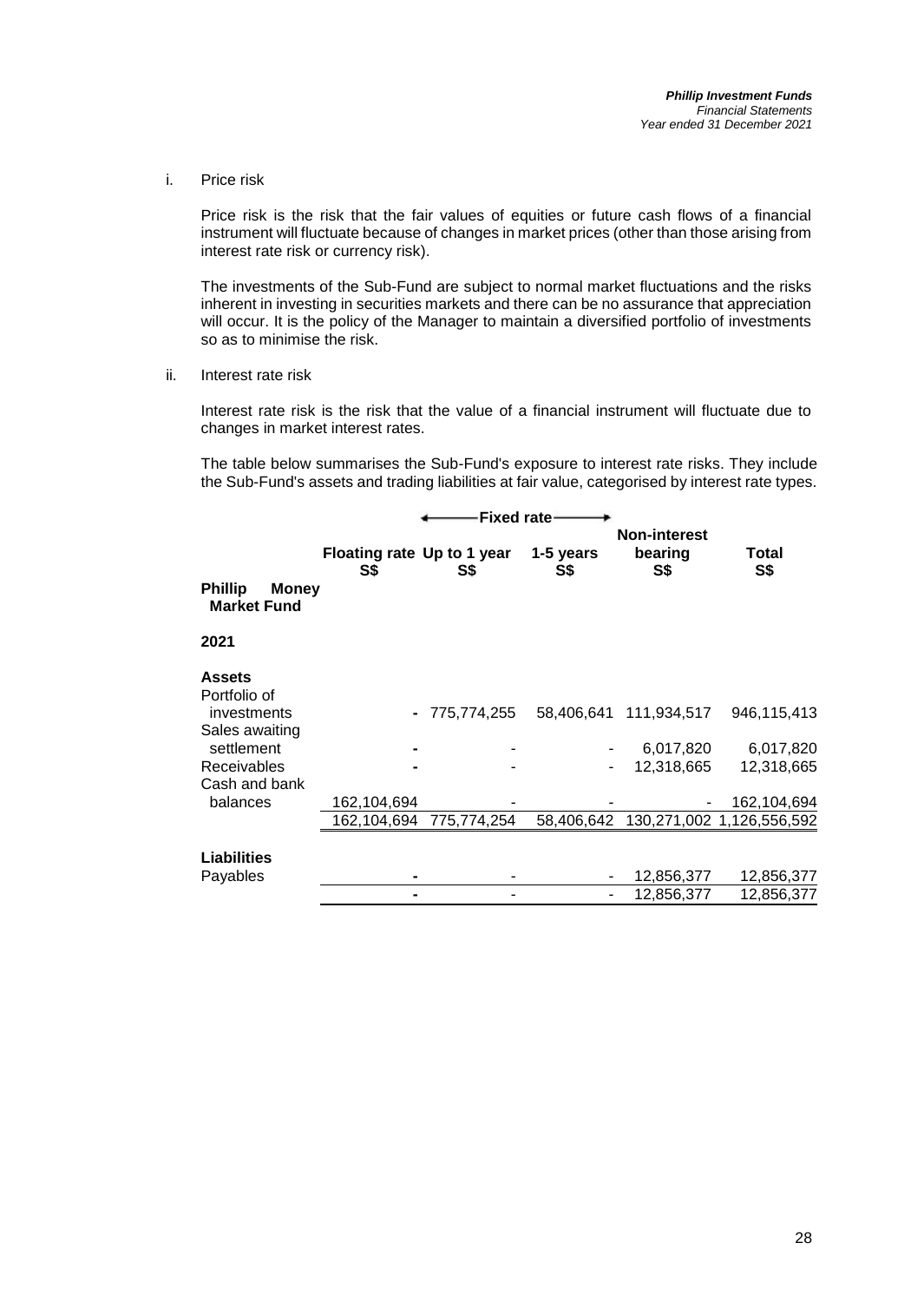|                                                                                                 |                                   | Fixed rate-                               |                  |                                          |                                                             |
|-------------------------------------------------------------------------------------------------|-----------------------------------|-------------------------------------------|------------------|------------------------------------------|-------------------------------------------------------------|
| <b>Phillip Money</b><br><b>Market Fund</b>                                                      | Floating rate Up to 1 year<br>S\$ | S\$                                       | 1-5 years<br>S\$ | <b>Non-interest</b><br>bearing<br>S\$    | Total<br><b>S\$</b>                                         |
| 2020                                                                                            |                                   |                                           |                  |                                          |                                                             |
| <b>Assets</b><br>Portfolio of<br>investments<br><b>Receivables</b><br>Cash and bank<br>balances | 204,473,057<br>204,473,057        | 1,037,793,687 58,244,903<br>1,037,793,687 | 58,244,903       | 118,443,711<br>16,262,807<br>134,706,518 | 1,214,482,301<br>16,262,807<br>204,473,057<br>1,435,218,165 |
| <b>Liabilities</b><br>Payables<br>Purchases<br>awaiting                                         |                                   |                                           |                  | 16,945,064                               | 16,945,064                                                  |
| settlement                                                                                      |                                   |                                           |                  | 64,973,350<br>81,918,414                 | 64,973,350<br>81,918,414                                    |

The duration, a measure of the sensitivity of the price of a fixed income security to a change in interest for the 12 month period is as disclosed below. As of 31 December 2021, should interest rates rise or fall by 1% with all other variables remaining constant, the increase/decrease in net assets attributable to unitholders would be as follows:

#### **Increase rates rise/(fall) by 1%**

|                                  | Increase/(Decrease) in<br>net assets attributable to<br>unitholders |                    |  |
|----------------------------------|---------------------------------------------------------------------|--------------------|--|
|                                  | 2021<br><b>S\$</b>                                                  | 2020<br><b>S\$</b> |  |
| <b>Phillip Money Market Fund</b> | 2,297,234                                                           | 1,269,989          |  |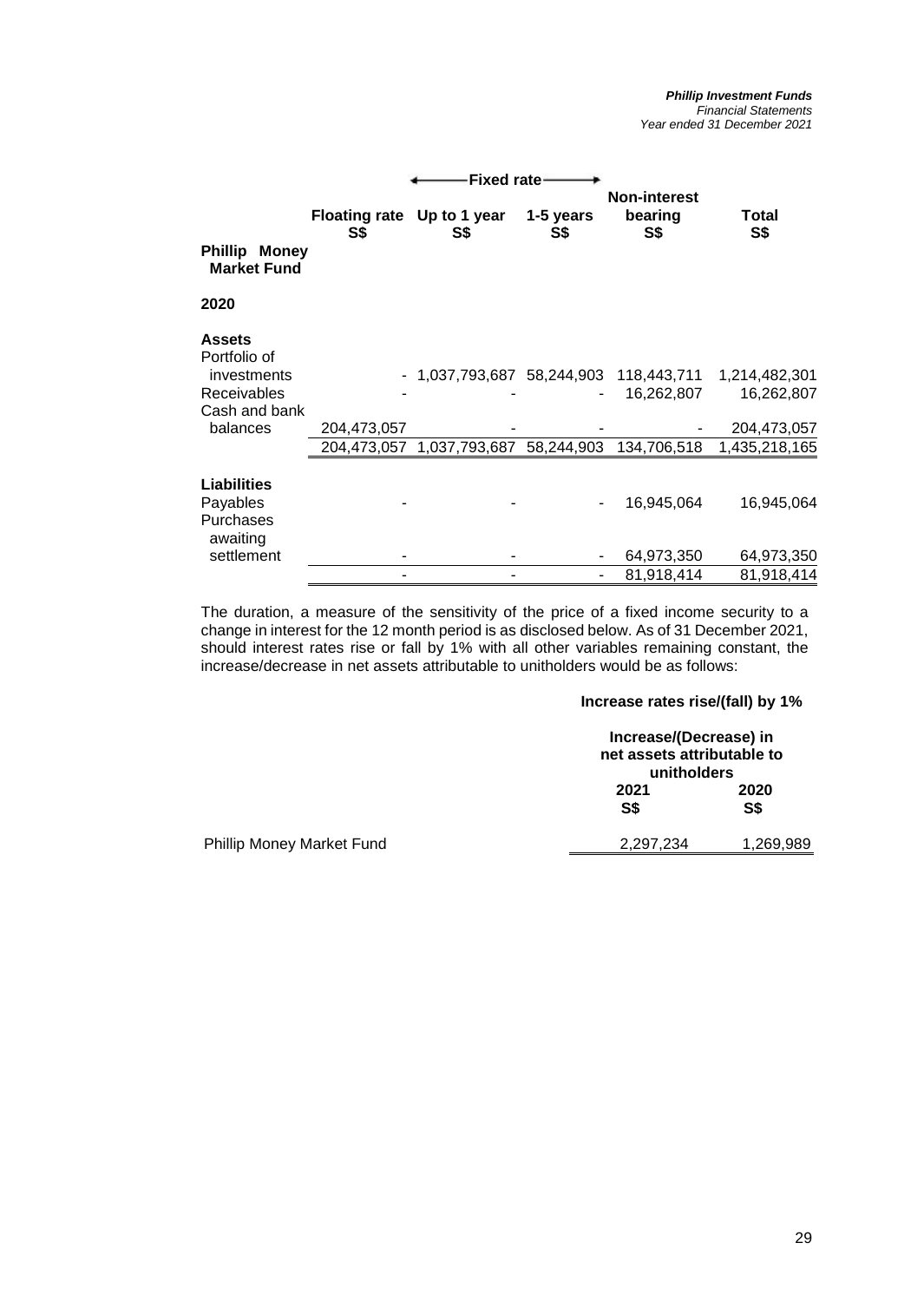#### iii. Currency risk

The Sub-Fund Fund's assets and liabilities are held mainly in Singapore Dollars, which is also its functional currency, therefore no sensitivity analysis and currency exposure table are presented. In addition, the Sub-Fund invests in underlying securities which are denominated in its functional currency where the fluctuations in the relevant exchange rates would not have an impact on the income and value of the Sub-Fund.

#### *b) Liquidity risk*

The Sub-Fund is exposed to daily redemption of units in the Sub-Fund. Therefore the majority of their assets are invested in investments that are traded in an active market and can be readily disposed of.

#### *c) Credit risk*

Credit risk is the risk that a counterparty will fail to perform contractual obligations, either in whole or in part, under a contract.

The main credit risk to which the Sub-Fund is exposed arise from the Sub-Fund's investments in debt securities. The Sub-Fund is also exposed to counterparty credit risk on trading derivative products, cash and cash equivalents and other receivable balances.

All transactions in listed debts are settled/paid upon delivery using approved brokers. The risk of default is considered minimal.

The Sub-Fund may also enter into derivative contracts to manage exposures to currency risk and price risk, including foreign exchange forward contracts and options. Hence, the Sub-Fund is also exposed to the risk that amounts held with counterparties for derivative contracts may not be recoverable in the event of any default by the parties concerned.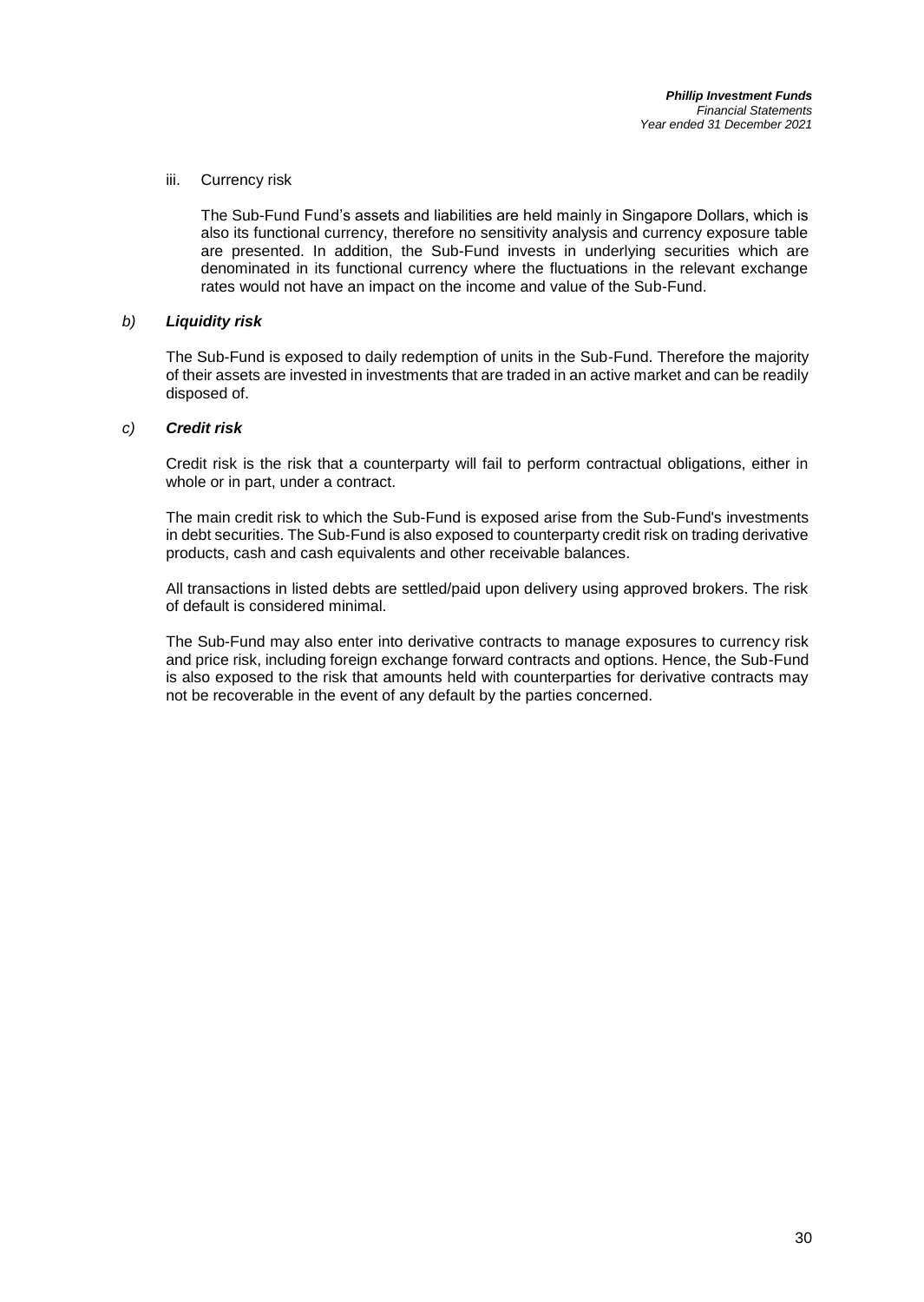The table below analyses the credit ratings of banks in which the Sub-Fund's fixed deposits are held.

#### **Phillip Money Market Fund**

|                                   | Percentage of<br>total net assets<br>attributable to | Percentage of<br>total net assets<br>attributable to |
|-----------------------------------|------------------------------------------------------|------------------------------------------------------|
| Fixed deposits by rating category | unitholders<br>2021                                  | unitholders<br>2020                                  |
|                                   | %                                                    | %                                                    |
| $P-1$                             | 15.82                                                | 35.39                                                |
| $P-2$                             | 8.14                                                 | 4.46                                                 |
| Total fixed deposits              | 23.96                                                | 39.85                                                |

*Source of credit rating is from Moody's.*

The table below analyses the Sub-Fund's debt instruments by credit ratings.

#### **Phillip Money Market Fund**

| Debt securities by rating category | Percentage of<br>total net assets<br>attributable to<br>unitholders<br>2021 | Percentage of<br>total net assets<br>attributable to<br>unitholders<br>2020 |
|------------------------------------|-----------------------------------------------------------------------------|-----------------------------------------------------------------------------|
|                                    | ℅                                                                           | %                                                                           |
| Aaa                                | 0.44                                                                        | 0.04                                                                        |
| Aaau                               | 0.04                                                                        |                                                                             |
| Aa3                                | 2.60                                                                        |                                                                             |
| $AA+*$                             | 0.27                                                                        |                                                                             |
| AA*                                | 0.13                                                                        |                                                                             |
| A <sub>1</sub>                     |                                                                             | 4.45                                                                        |
| A2                                 | 2.69                                                                        |                                                                             |
| A <sub>3</sub>                     | 6.43                                                                        | 0.58                                                                        |
| $A+$ *                             |                                                                             | 1.88                                                                        |
| $A^{-*}$                           | 1.10                                                                        |                                                                             |
| Not Rated                          | 37.23                                                                       | 34.19                                                                       |
|                                    | 50.93                                                                       | 41.14                                                                       |

*Source of credit rating is from Moody's except for the following: \* Credit ratings is from Standard & Poor's* 

#### *Derivatives risk*

The Manager may use financial derivative instruments solely for the purposes of hedging existing positions in a portfolio or for efficient portfolio management, and such financial derivative instruments are not used to gear the overall portfolio.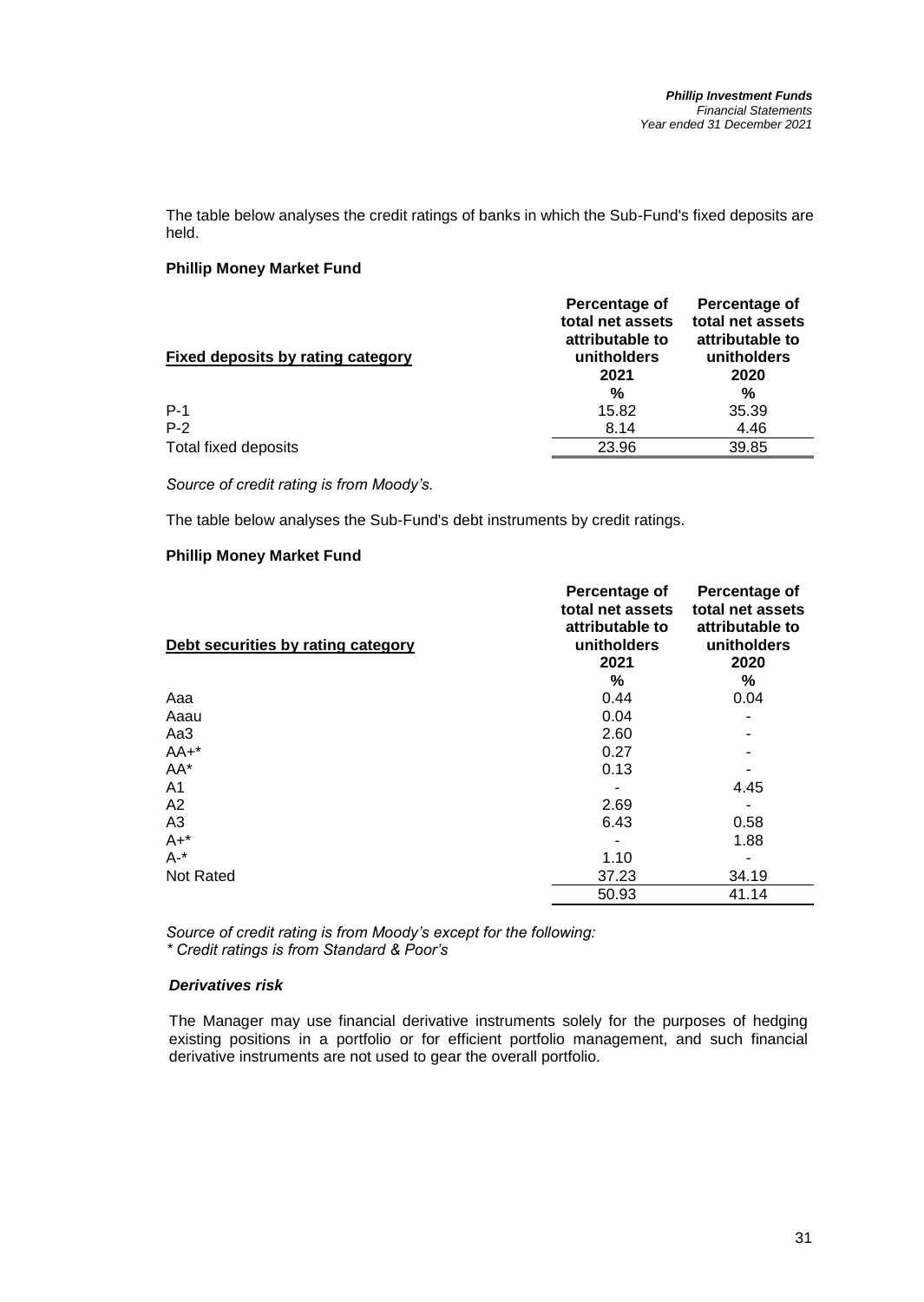#### *(d) Fair value estimation*

Except for investments which are measured at fair value, at 31 December 2021 and 2020, the fair values of assets and liabilities approximate their carrying values on the Statement of Financial Position.

The fair value of financial assets and liabilities traded in active markets (such as publicly traded securities) are based on quoted market prices at the close of trading on the reporting date. The quoted market price used for financial assets held by the Sub-Fund is the current bid price; the appropriate quoted market price for financial liabilities is the current asking price. When the Sub-Fund holds derivatives with offsetting market risks, mid-market prices are used as a basis for establishing fair values for the offsetting risk positions and bid or asking price are applied to the net open position, as appropriate.

The Sub-Fund classifies fair value measurements using a fair value hierarchy that reflects the significance of the inputs used in making the measurements. The fair value hierarchy has the following levels:

- Quoted prices (unadjusted) in active markets for identical assets or liabilities (Level 1).
- Inputs other than quoted prices included within level 1 that are observable for the asset or liability, either directly (that is, as prices) or indirectly (that is, derived from prices) (Level 2).
- Inputs for the asset or liability that are not based on observable market data (that is, unobservable inputs) (Level 3).

The following table analyses within the fair value hierarchy the Sub-Fund's financial assets and liabilities (by class) measured at fair value at 31 December 2021 and 2020:

| <b>Phillip Money Market Fund</b>                                                     | Level 1<br>S\$ | Level 2<br><b>S\$</b>     | Level 3<br>S\$ | Total<br><b>S\$</b> |
|--------------------------------------------------------------------------------------|----------------|---------------------------|----------------|---------------------|
| 2021                                                                                 |                |                           |                |                     |
| <b>Assets</b>                                                                        |                |                           |                |                     |
| Financial assets designated at fair<br>value through profit or loss at<br>inception: |                |                           |                |                     |
| - Debt securities                                                                    |                | 569,539,290               |                | 569,539,290         |
| - Quoted investment funds                                                            | 109,327,000    |                           |                | 109,327,000         |
| - Fixed deposits                                                                     |                | 267,249,123               |                | 267,249,123         |
|                                                                                      | 109,327,000    | 836,788,413               | Ξ.             | 946,115,413         |
| 2020                                                                                 | Level 1<br>S\$ | Level 2<br>S\$            | Level 3<br>S\$ | Total<br>S\$        |
| <b>Assets</b>                                                                        |                |                           |                |                     |
| Financial assets designated at fair<br>value through profit or loss at<br>inception: |                |                           |                |                     |
| - Debt securities                                                                    |                | 559,350,801               |                | 559,350,801         |
| - Quoted investment funds                                                            | 115,064,400    |                           |                | 115,064,400         |
| - Fixed deposits                                                                     |                | 540,067,100               |                | 540,067,100         |
|                                                                                      |                | 115,064,400 1,099,417,901 |                | $-1,214,482,301$    |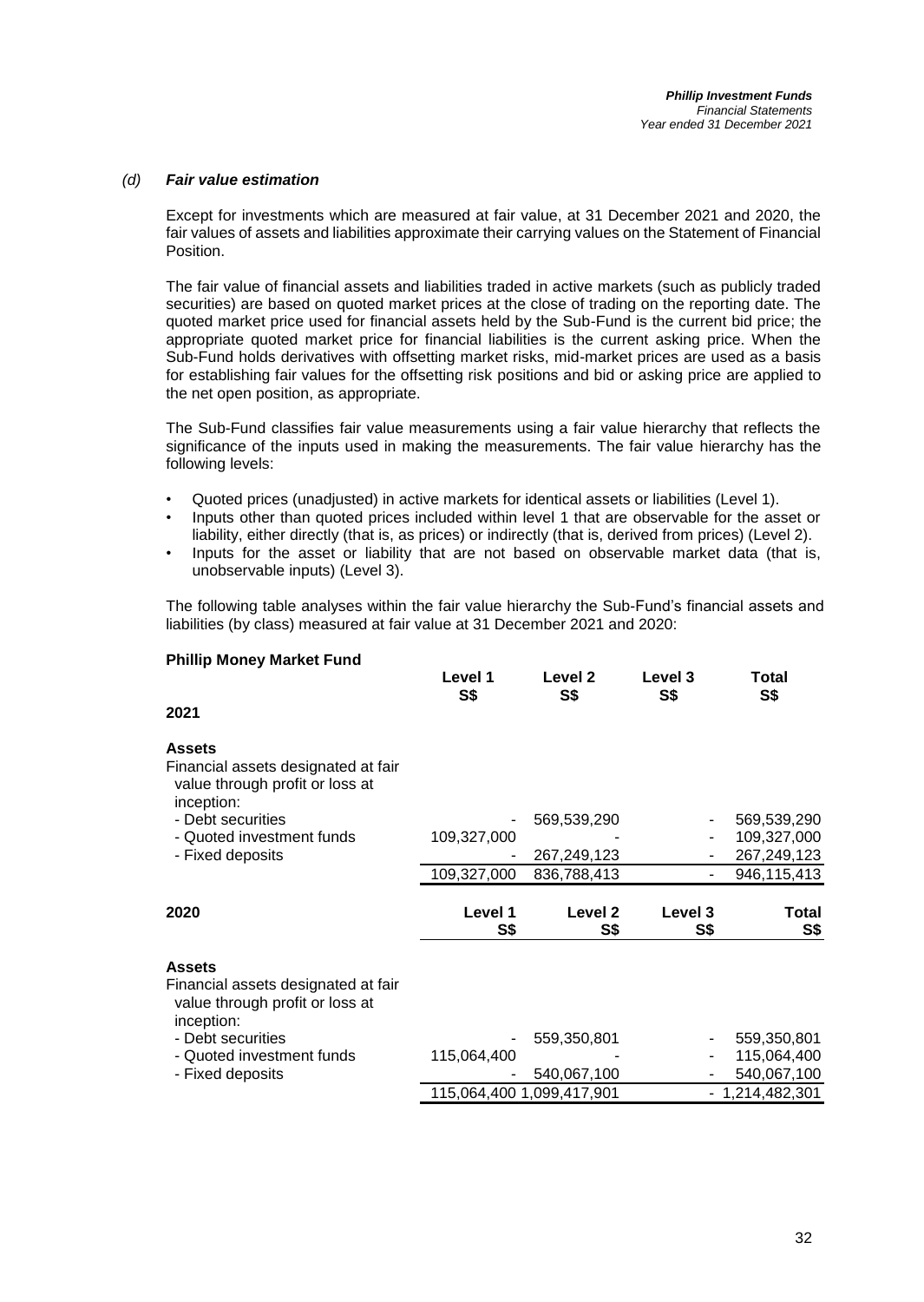## **9 Related party transactions**

In the normal course of the business of the Sub-Fund, management fees and trustee fees have been paid or are payable to the Manager and the Trustee respectively as noted in the Statement of Total Return.

In addition, the bank holding company and related parties of the Trustee have also provided custodian, banking, foreign exchange, fund administration and brokerage services to the Sub-Fund in the normal course of business at terms agreed between the parties and within the provisions of the Trust Deed.

Other than as disclosed elsewhere in the financial statements, the following significant transactions took place between the Sub-Fund and its related parties during the year:

|                                                         | <b>Phillip Money Market Fund</b> |             |
|---------------------------------------------------------|----------------------------------|-------------|
|                                                         | 2021<br>S\$                      | 2020<br>S\$ |
| Cash and bank balances held with a related party of the |                                  |             |
| Trustee                                                 | 25.818.685                       | 33.470.247  |

The Manager may also use the services of related parties to carry out transactions involving the purchase and sale of securities.

#### **10 Financial ratios**

#### **Expense ratio**

|                                                                                                                                  |                 | 2021<br>S\$                    | 2020<br>S\$                                      |
|----------------------------------------------------------------------------------------------------------------------------------|-----------------|--------------------------------|--------------------------------------------------|
| <b>Phillip Money Market Fund</b>                                                                                                 |                 |                                |                                                  |
| <b>Class A SGD</b><br>Total operating expenses<br>Average daily net asset value<br>Total expense ratio <sup>1</sup>              | S\$<br>S\$<br>% | 4,571,367<br>0.37              | 5,283,863<br>1,219,195,372 1,097,846,688<br>0.48 |
| <b>Class I SGD</b><br>Total operating expenses<br>Average daily net asset value<br>Total expense ratio <sup>1</sup>              | S\$<br>S\$<br>% | 34,884<br>13,026,359<br>0.27   | 76,288<br>28,796,612<br>0.26                     |
| <b>Class E SGD</b><br>Total operating expenses<br>Average daily net asset value<br>Total expense ratio <sup>1</sup> (annualised) | S\$<br>S\$<br>% | 125,013<br>191,443,521<br>0.11 | n/a                                              |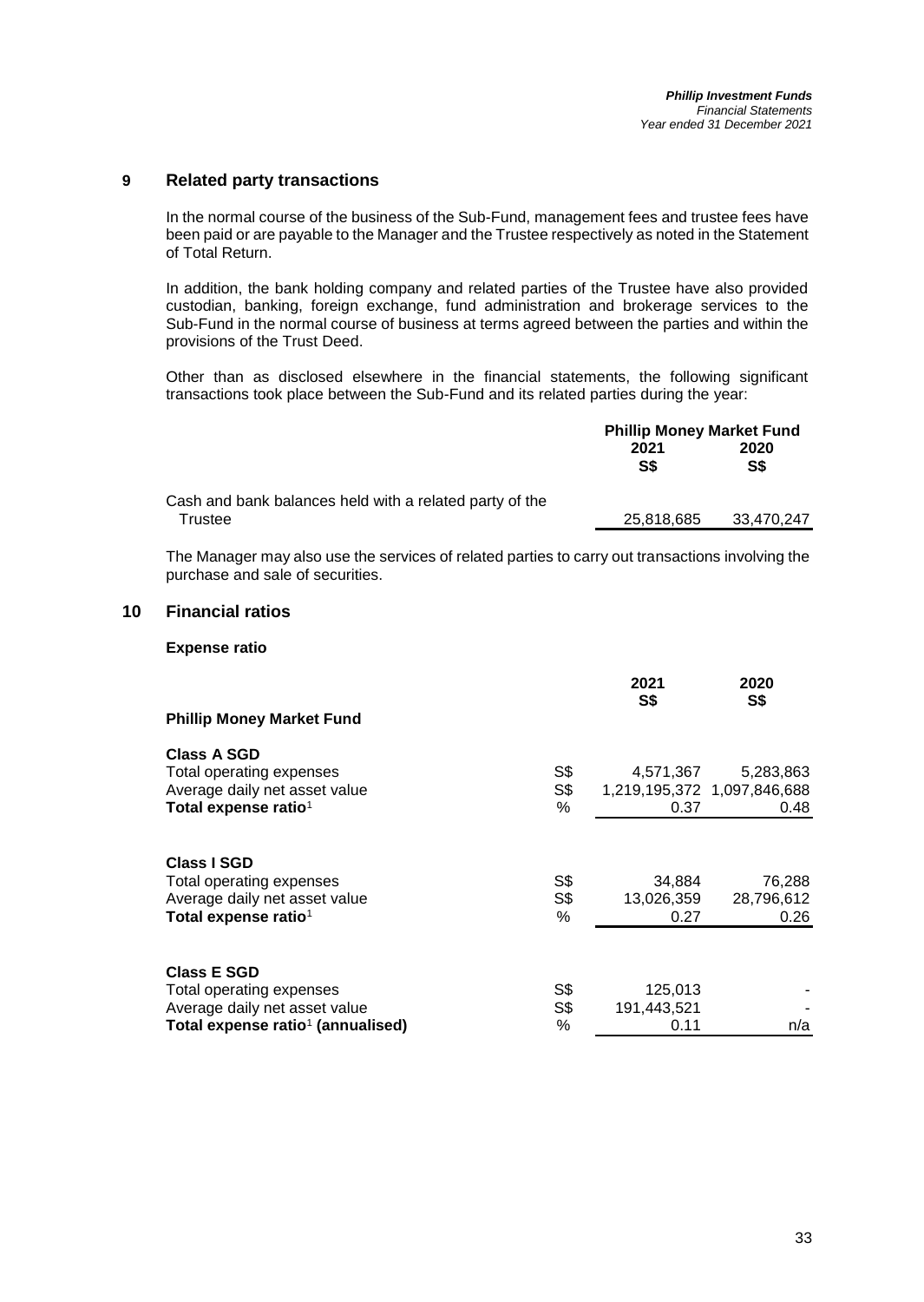#### **Turnover ratio**

| <b>Phillip Money Market Fund</b>                |     | 2021<br>S\$ | 2020<br>S\$                 |
|-------------------------------------------------|-----|-------------|-----------------------------|
| Lower value of purchase (or sale) of underlying |     |             |                             |
| investments                                     | S\$ | 81,029,800  | 8,058,900                   |
| Average daily net asset value                   | S\$ |             | 1,423,665,252 1,126,643,300 |
| Total turnover ratio <sup>2</sup>               | %   | 5.69        | 0.72                        |

 $1$  The expense ratio has been computed based on the guidelines laid down by the Investment Management Association of Singapore ("IMAS"). The calculation of the expense ratio at financial year end is based on total operating expenses divided by the average net asset value for the year. The total operating expenses do not include (where applicable) brokerage and other transactions costs, performance fee, interest expense, distribution paid out to unitholders, foreign exchange gains/losses, front or back end loads arising from the purchase or sale of other funds and tax deducted at source or arising out of income received. The Sub-Fund does not pay any performance fee. The average net asset value is based on the daily balances.

<sup>2</sup> The portfolio turnover ratio is calculated in accordance with the formula stated in the Code. The calculation of the portfolio turnover ratio is based on the total value of purchases (or sales) of the underlying investments divided by the weighted average daily net asset value. Total value of purchases (or sales) does not include brokerage and other transaction costs. The total value of bonds matured during the year is not included in the computation of portfolio turnover ratio.